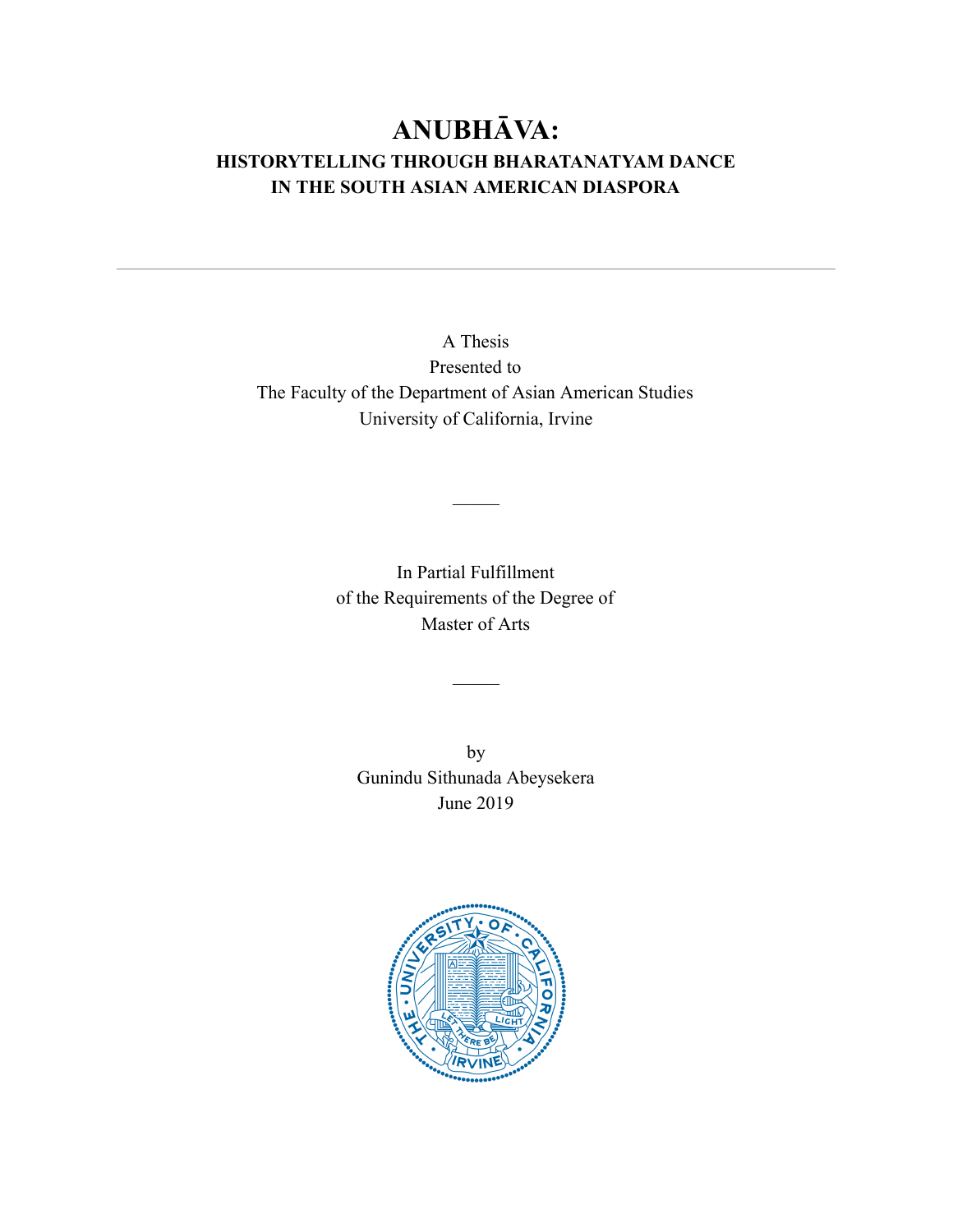# **DEDICATION**

The Devadasis dedicated their lives to preserve our history. My family and mentors have dedicated themselves to help me preserve mine. This thesis and documentary film are dedicated to their care and legacies.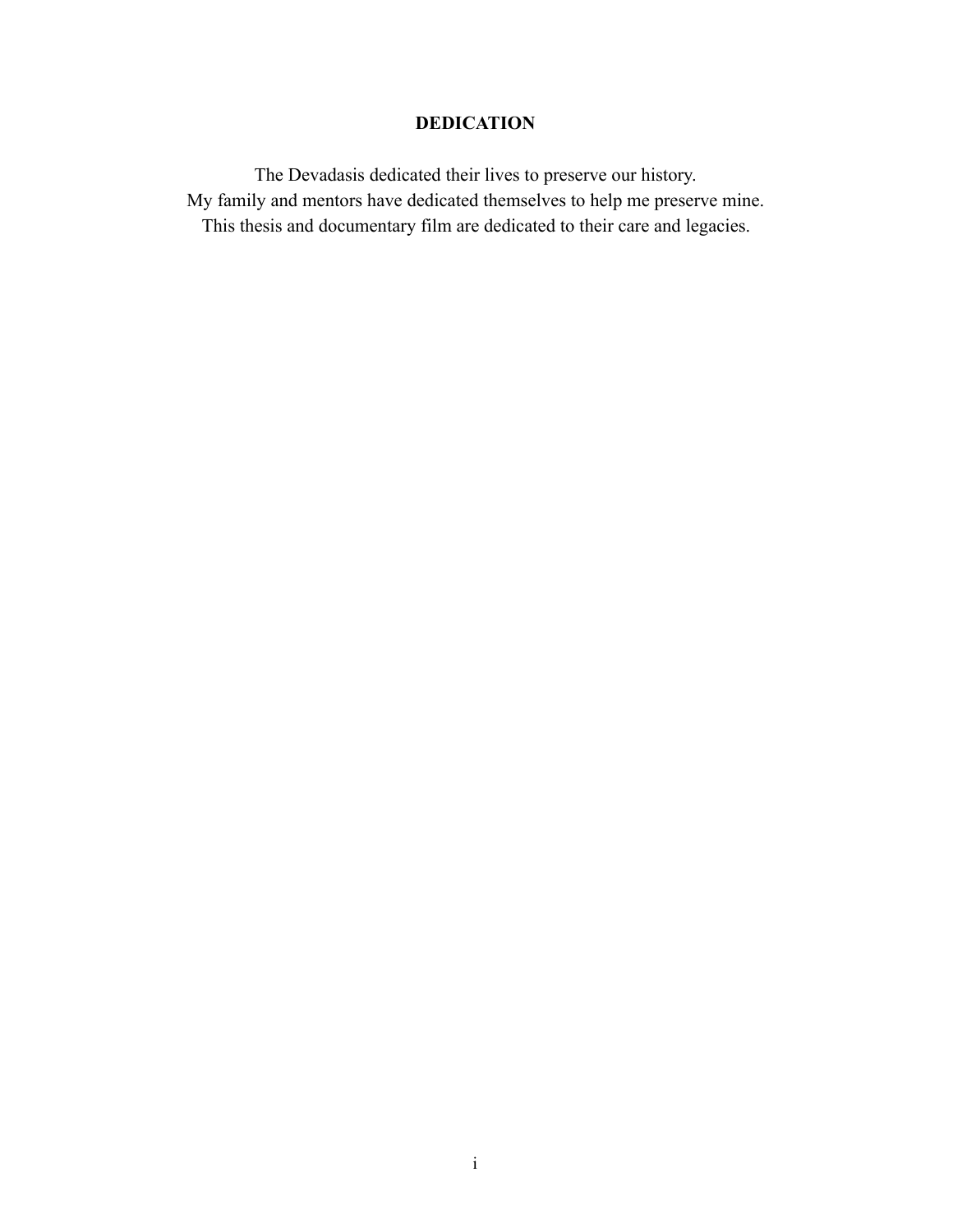# **TABLE OF CONTENTS**

| <b>CHAPTER</b> |
|----------------|
| $\mathbf{I}$ . |
| $\prod$ .      |
| III.           |
| IV.            |
|                |
|                |
|                |
| V.             |
|                |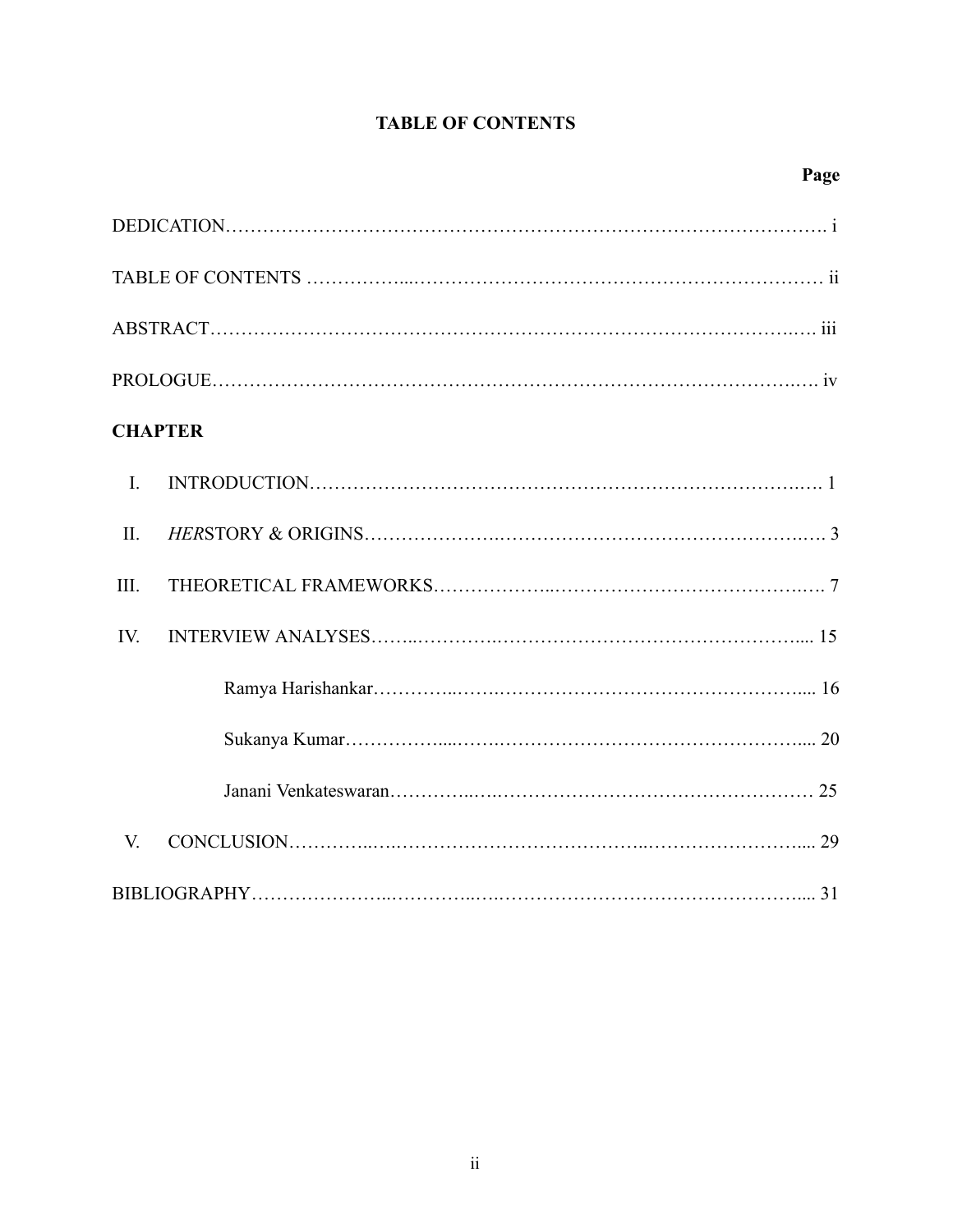#### **ABSTRACT**

One significant way to distinguish a culture is through its performance arts. In regards to South Asia, general misconceptions and orientalist stereotypes from the West reduce South Asian dance to a form of entertainment and place it at the forefront of South Asian identity. However, from a South Asian perspective, dance plays a key role in the preservation of cultural history and ancient tradition. Therefore, if a particular dance represents the homeland, what then does the dancer represent? How does their act of dancing symbolize the performance of the homeland and what does it mean when they perform it outside of the nation's borders? One particular classical South Asian dance that allows for such analysis is *Bharatanatyam* .

Originally called *Sadir* , this ancient South Indian dance narrated Hindu mythology and folklore and was exclusively performed by a community known as the *Devadasis* , or "servants of the gods." The Devadasis, who consisted of both women *and*  men, were married to the main god or goddess of their local temple and were dutifully bound to perform Sadir for their deity spouse. They were considered one of the closest forms a human could reach to divinity and as a result, held a high social class standing. As they became a liaison between humanity and the heavens, the Devadasis were also socially honored courtesans who, with their own agency, exchanged sexual services as well. Because of this, during the British Raj, colonial officials led a campaign to socially and politically stigmatize the dance to economically degrade the dancers, making them more accessible for the British garrisons. After India's independence, the new Indian upper class codified the erasure of the Devadasi community, while Indian and Tamil Sri Lankan artists reclaimed and appropriated Sadir, transforming it into the Bharatanatyam of today.

After more than seventy years since the legal prohibition of the Devadasi system, dancers from various backgrounds perform Bharatanatyam all over the world today. Since this dance has such a controversial history, or *herstory* , its modern performance provides opportunities to interrogate the social and political implications surrounding it. Using the concept of *anubhāva* , a Sanskrit word describing the evocation of emotion from performing or experiencing an aesthetic that results in a realization of self-truth, I explore how Bharatanatyam also fosters emotive and conceptual understandings of race, gender, sexuality, and diasporic culture.<sup>1</sup> Moreover, by interviewing three generations of South Indian American women who have different levels of experience with Bharatanatyam, this paper connects how the reclamation of the dance contributes to discourse of identity and *nostalgia without memory* in the South Asian-American diaspora.<sup>2</sup>

<sup>&</sup>lt;sup>1</sup> "Anubhāva" has various meanings, this research uses the Natya Shastra's theatrical definition of the word.

<sup>&</sup>lt;sup>2</sup> Arjun Appadurai. *Modernity At Large: Cultural Dimensions of Globalization*. vol. 1, University of Minnesota Press, 1996.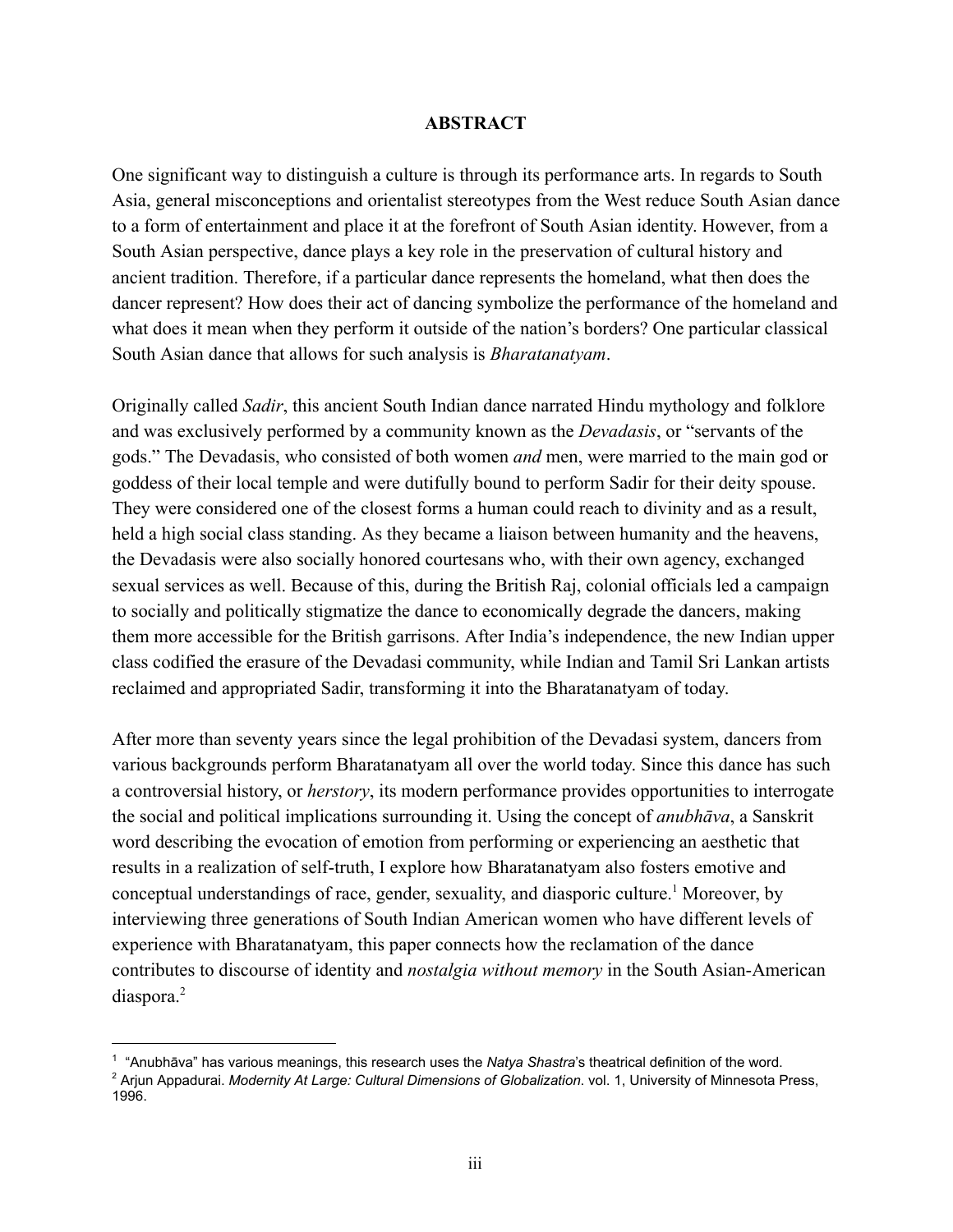#### **PROLOGUE**

From ancient folklore, healing rituals, to contemporary interpretations of traditional performances, dance allows for individuals and communities to manifest their cultural subjectivity through various ways. In the year 2000, six Sri Lankan families, including my own, fled our home island during the peak of the war to settle into Lake Forest, California. Our small Sri Lankan-American community was born here, but while the parents had to learn how to adapt and hybridize their established Sri Lankan identities into American society, their 1.5-generation children had to learn Sri Lankan *and*  American culture altogether. One of the most significant ways our parents taught us about Sri Lankan heritage was through dance. I was only two years-old when we arrived, so growing up in the United States, dance was my gateway to South Asia.

Despite our small Lake Forest community, our parents connected with the greater Southern California Sri Lankan population to launch an annual celebration of Sinhala and Tamil New Year in 2002 at our apartment complex's community center. Though these celebrations consisted of games, cricket matches, and food, the festivities started with youth dance performances. In preparation for this, our families would convene at one of our small apartments to teach us various Sri Lankan dance styles and interpretations of folk songs that they themselves never had to dance growing up on the island. Their sometimes forced need to have us perform our culture was my introduction to experiencing *nostalgia without memory*. The "without" in "nostalgia without memory" characterizes the 1.5-generation Sri Lankan-American youth. In respect to our parents, the "without" characterizes their *imagined nostalgia*  of precolonial, colonial, prewar, and post-war Sri Lanka. Their need to see their children perform the Sri Lankan homeland through dance was not just an affective site for them, rather, it is now the reason why I pursue my research.

Of the many dance styles unique to South Asia more broadly, I choose to study the South Indian and North Sri Lankan dance known as *Bharatanatyam* . I focus on Bharatanatyam because personally, this was a dance style that I was drawn to at a young age. When I was ten years-old and my sister fourteen, my parents enrolled her into Bharatanatyam classes in Mission Viejo, California. I also wanted to enroll in the classes with my sister. Unfortunately, I recall my father not letting me, because it was "too feminine" in his opinion, and therefore, I was placed into Tae Kwon Do, for which I now have a black belt. Because of this, my sister actually secretly taught me some of the repertoires and *abhinaya* , or facial gestures, she learned in class. Then, when I was alone, I would perform in front of a mirror for myself. Though I did not know what I was actively doing at the time, I can now confidently infer that it was a way I could comfortably explore and channel different forms of gender expressions, which was not socially "acceptable" nor accessible for me to do in the outside world. I would also like to think of it now as a way I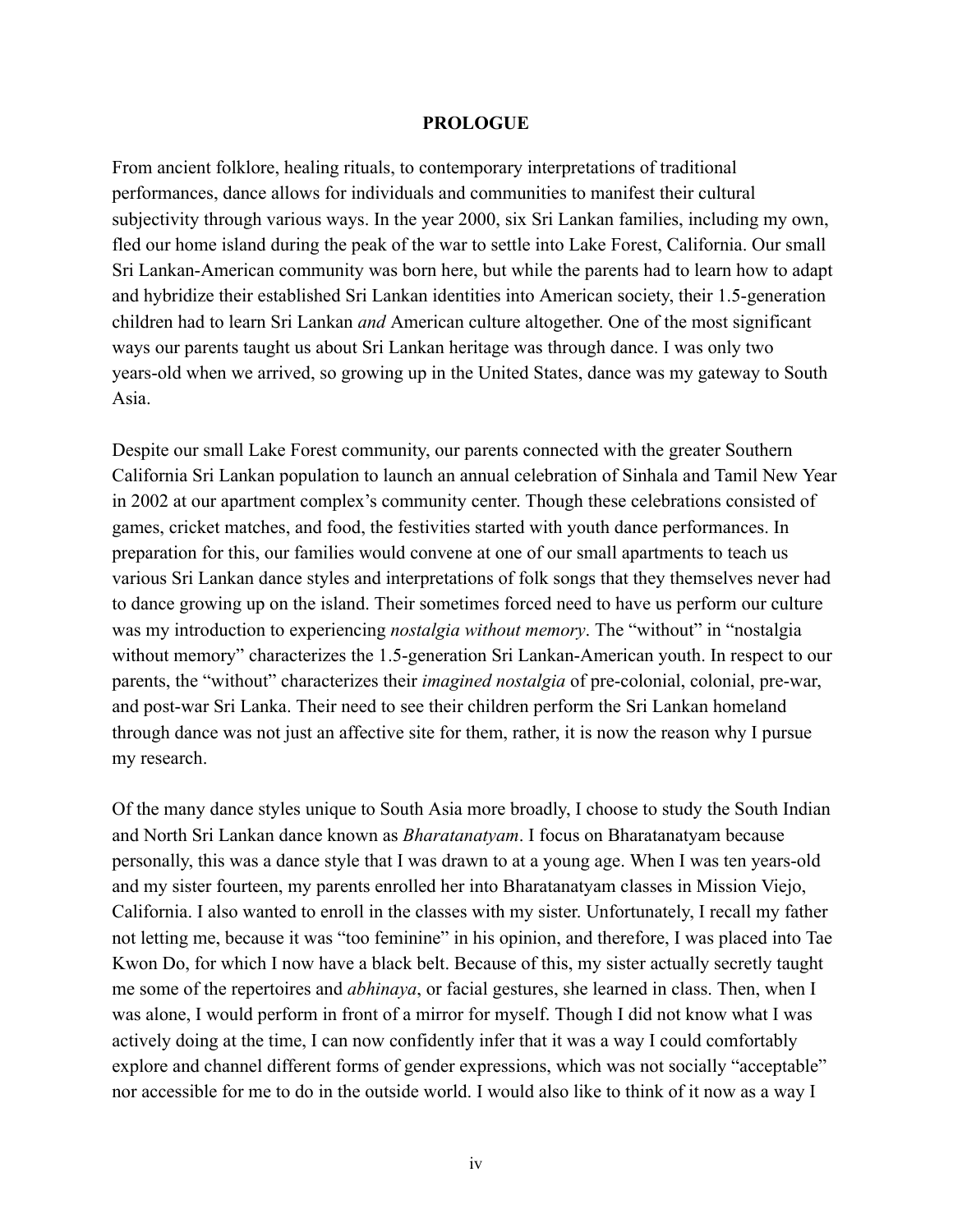practiced a form of decolonization, for which I unknowingly connected with the Devadasis who once thrived in a much less heteronormative space. Moreover, this was how I used Bharatanatyam to practice a nostalgia without memory, and the transient experience of dance, or anubhāva, I felt while doing this helped me transcend time and space to feel free.

I only learned of the colonial subjugation of the Devadasis and the eradication of Sadir, Bharatanatyam's ancestor, during my undergraduate studies at the University of California, Irvine in a class titled "South Asian American Experiences." In addition to learning this herstory, I was also introduced to the term *nostalgia without memory*  in this class. Learning this theory, in a way, was a form of anubhāva for me because it made me instantly think of the connections I have just previously made clear in this prologue. More importantly, this gave me the opportunity to regard my personal experience and validate it with a broader network of South Asian-American diasporic experiences.

Given Bharatanatyam's controversial history, or *herstory* , and provided that it serves as an affective gateway to the homeland, my research explores the nuances of this art form and how it manifests in the South Asian-American diaspora. More specifically, I have chosen to interview three South Indian Tamil women for my documentary, each of whom differ in generation and Bharatanatyam experience, because they reflect the demographic identities of the Devadasis. Lastly, I use the medium of documentary film for my research to enhance the access to an anubhāva experience while interacting with my work.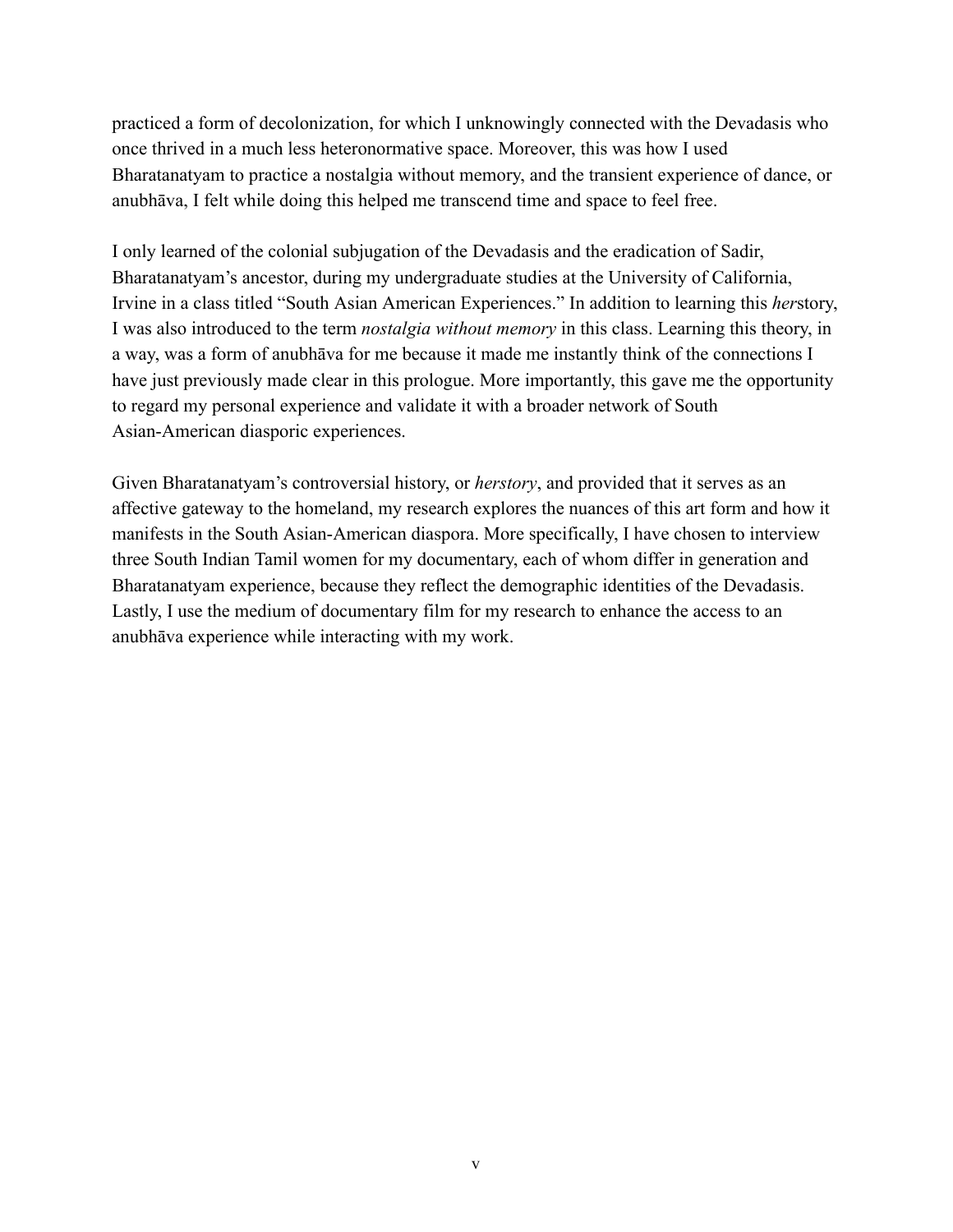# **I. INTRODUCTION**

*Rasa*  is a Sanskrit term from the *Natya Shastra* , the ancient Indian treatise of performing arts written by the sage, Bharata Muni. *Rasa* , which translates to "essence," "sentiment," and "flavor," characterizes the relationship between the self and emotions through the *navarasas* , which means "nine emotions." These nine emotions are: *shringara*, "erotic;" hasya, "humor;" *karuna* , "sorrow;" *raudra* , "anger;" *vera,*  "heroic;" *bhayanaka* , "fear;" *bibhatsa* , "disgust;" *adbhuta*, "wonder;" *shanta*, "peace." These rasas are intended to be channelled and evoked in most South Asian dance forms between the dancer and the *rasikas* , or "audience," through the concept of *anubhāva* . Anubhāva, which also derives from the Natya Shastra, is the transient moment when the dancer and audience member become one through the performance and are able to connect with the navarasas. This anubhāva connection manifests differently through each individual and is determined by their unique human experiences; therefore, their memories. However, what happens when an anubhāva metaphysically transports an individual through time and space using memories they have not ever experienced? Using Arjun Appadurai's concept of *nostalgia without memory*  from his book *Modernity at Large* , I ascribe this transient phenomenon of dance to the dilemma of diasporic subjects in searching for their identity and homeland.<sup>3</sup> I explore this argument by surveying the South Indian and North Sri Lankan dance form, *Bharatanatyam* . Because of its attempted erasure under British colonialism and its modern performance around the world, I argue that Bharatanatyam also represents a form of resistance. Therefore, given the policing of this dance form, I ask how Bharatanatyam dancers continue its legacy of activism and how the dance makes connections between the present with the past and

<sup>&</sup>lt;sup>3</sup> Arjun Appadurai. Modernity At Large: Cultural Dimensions of Globalization. vol. 1, University of Minnesota Press, 1996.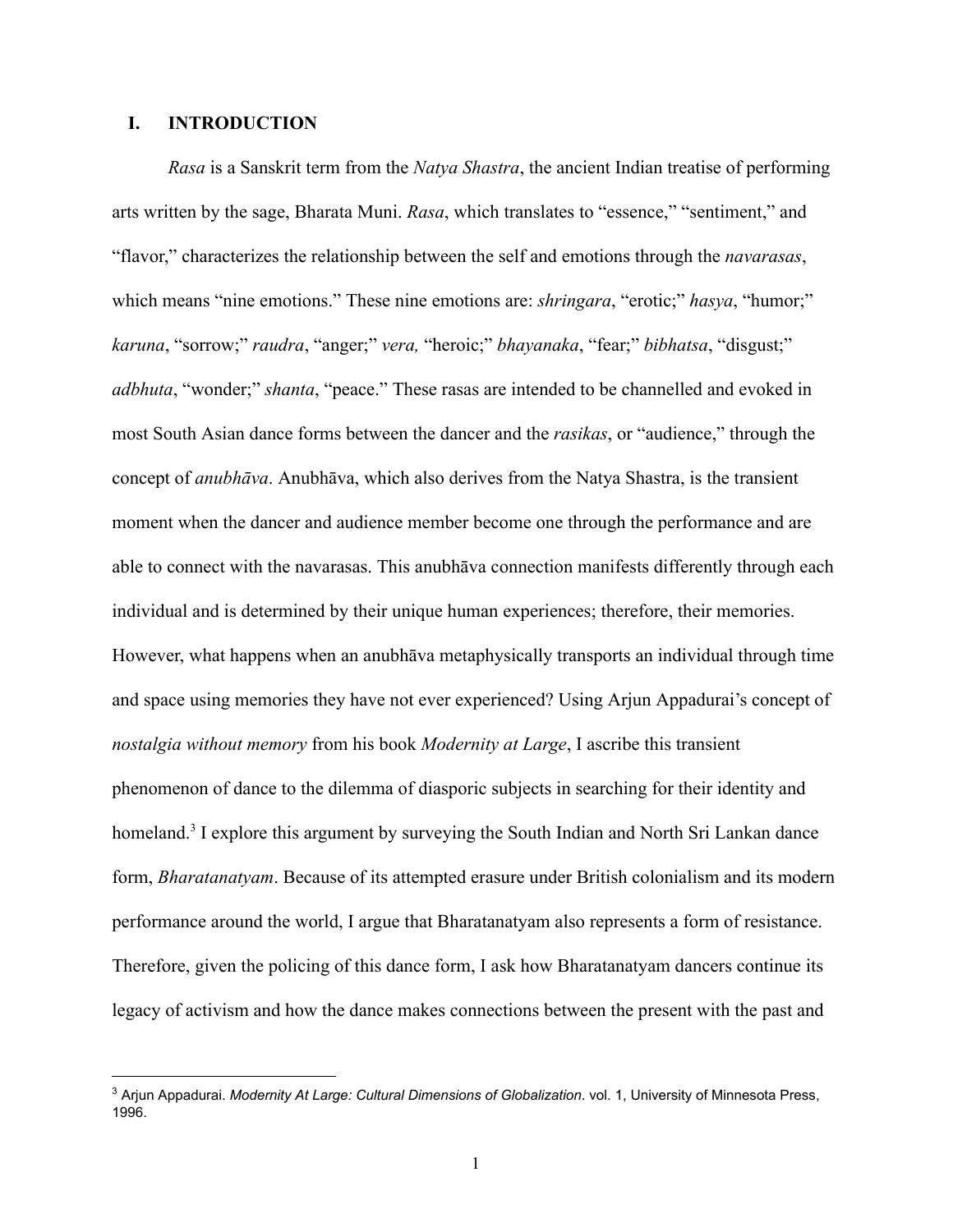the diaspora with the homeland through anubhāva. I observe these questions by interviewing three South Indian female Bharatanatyam dancers who each vary in age generation and level of practice experience. My work is compiled in a documentary film to enhance access to anubhāva, and I recommend readers to watch it at  $\underline{\text{bit}.\text{ly/Anubhava}}$  before reading section IV.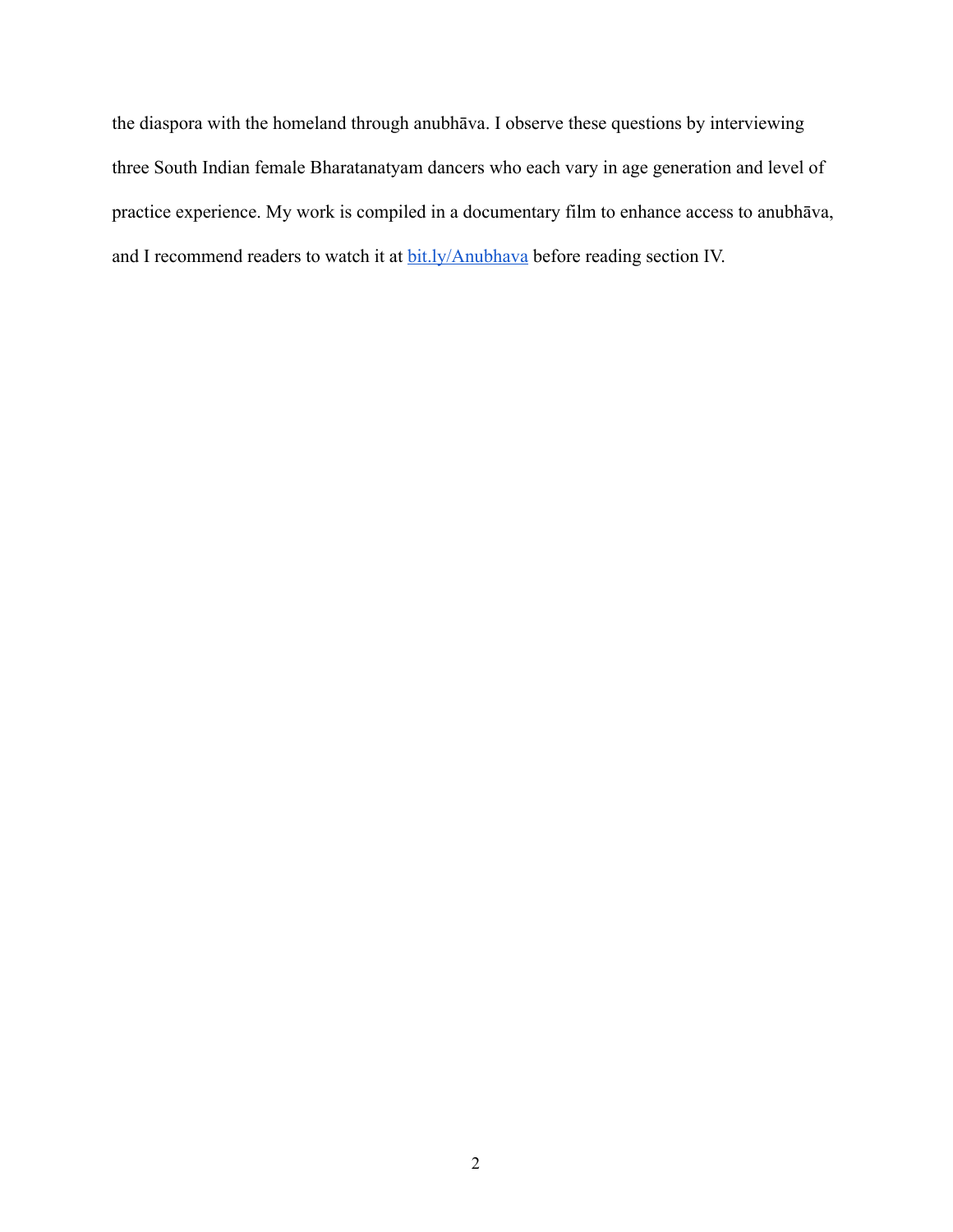# **II.** *HERSTORY & ORIGINIS*

The word *Bharatanatyam*  can be broken down into six parts. *Bharata*  translates to "India" and *natyam*  means "dance" in many South Asian languages. Bharata Muni is also the Indian theologian credited with writing the *Natya Shastra* , the great treatise of dance and the performance arts, in some period between 200 BCE to 200 CE.<sup>4</sup> Bharata is also broken down as a mnemonic for "**bhava," "raga,"** and "tala," which respectively translate to "feelings," "melody," and "rhythm." Therefore, Bharatanatyam can be understood as "the dance of India," "the dance of Bharata," and/or "the dance of feelings, melody, and rhythm." Contrary to popular belief, Bharatanatyam is actually considered a more "modern" early 20<sup>th</sup>-century dance form, but its roots are traced back two milleniums in an ancient dance practice called *Sadir* .

The Chola Empire was one of the oldest dynasties in world history, spanning from the 4th Century BCE to the 13th Century CE. The empire ruled over modern-day India, Sri Lanka, and Indonesia and expanded its borders through the promotion of arts and *Shaivism* , which is the Brahmanic worship of the Hindu god Shiva. According to Hindu mythology, Earth used to be inhabited by demons, but Shiva performed his "dance of creation" to destroy the old demon world so that Brahma, the God of Creation, could create our current one. Because of his dance, Shiva became *Nataraja* , or "Lord of Dance," making him the manifestation of Indian dance and an allegory for rebirth. What is noteworthy about this legend is that it establishes the performance of dance and the creation of the universe as a form of warfare and resistance against evil at its very roots.

<sup>4</sup> Shruti Das. *Ancient Indian Dramaturgy: A Historical Overview of Bharata's Natya Shastra* . vol. 3, issue III, Research Scholar - An International Refereed Journal of Literary Explorations, 2015.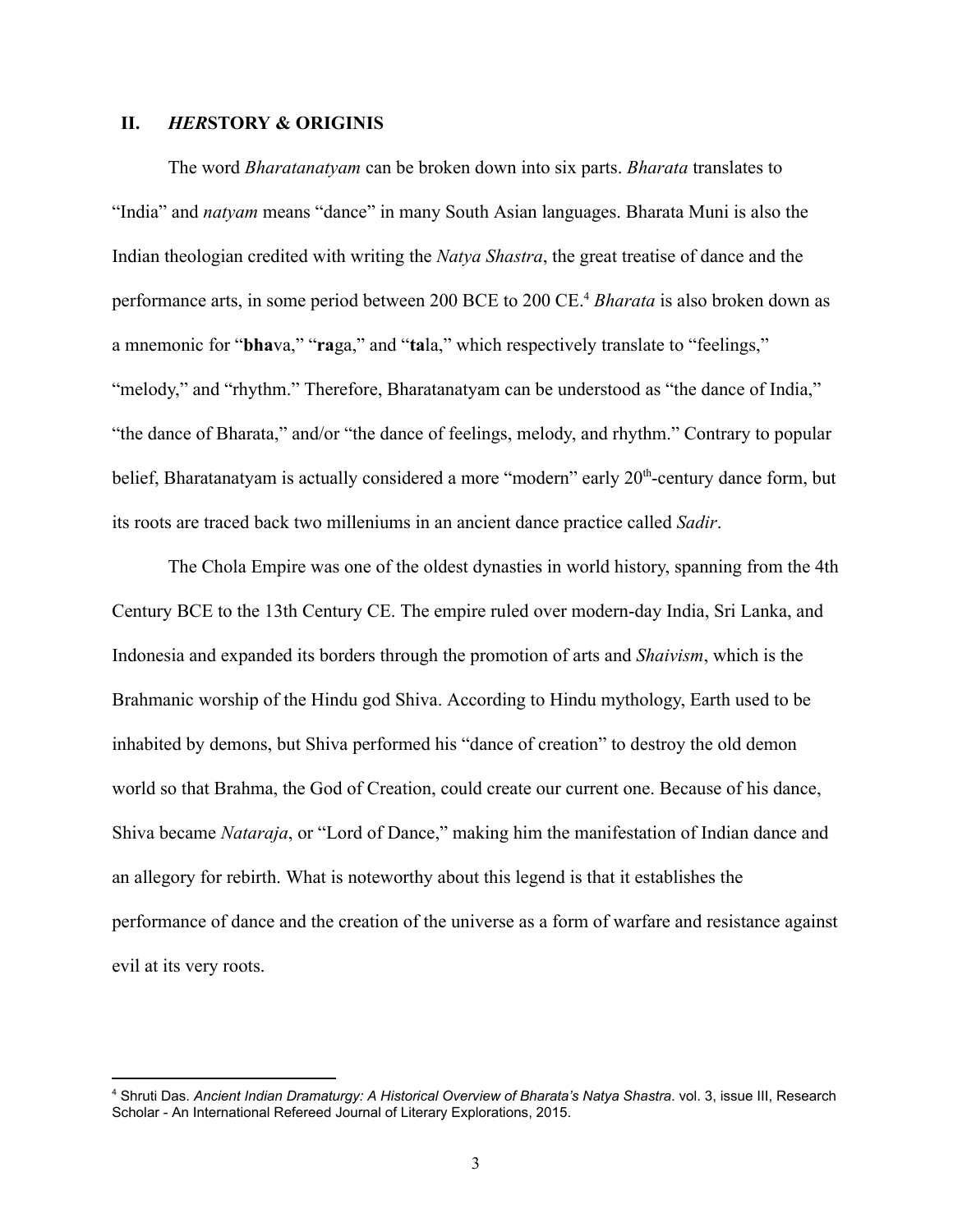Using this story, the Shavist sage Bharata Muni used the *Natya Veda* , which is the last of five Hindu scriptures, to write the *Natya Shastra*  the great treatise of music, dance, and performance. The *Natya Shastra* details every imaginable aspect of the performance arts including costumes, makeup, setting, audience, choreography and repertoire, and even how to feel when dancing or spectating. This is when *Sadir* , or "temple dance," was created and established as the oldest organized Indian dance practice. Like most South Asian aesthetic forms, Sadir developed as a practice of religious devotion; only, a community known as the *Devadasis* , or "servants of the gods," were allowed to perform it. The Devadasis, comprised of binary and nonbinary womxn, were individuals chosen to marry a particular Hindu deity and perform exclusively for them at their particular temple - with their own agency. The Devadasis were highly educated and also served as advisors to the kings, but because of their role in religious worship, they were even characterized as the closest a human could reach to become divine.<sup>5</sup>

The status of Devadasis shifted under British imperial rule. Stationed in India during the 19th century, British garrisons were incensed that they could not afford the sexual services of the Devadasis; the resistance of the Devadasis in making their bodies available to British soldiers became a problem for the British officials higher in command. British officials and Christian missionaries already viewed the Devadasis as a threat to their alleged superiority because of the power Sadir had in preserving ancient Indian cultural heritage and non-Christian philosophies. Consequently, in 1892, the British Raj launched the Anti-Nautch Movement, which sought to socially degrade the Devadasis by portraying their dances as hypersexual and overly erotic,

<sup>&</sup>lt;sup>5</sup> For the full history of the Devadasi and Sadir-banning to the reinvention of Bharatanatyam, see: Hari Krishnan *,* "Bharatanatyam: Teacher's Guide," *Accelerated Motion: Bodies and Society* , Website sponsored by Wesleyan University Press. www.oberlinlibstaff.com/acceleratedmotion/dancehistory/bharatanatyam/section5.php.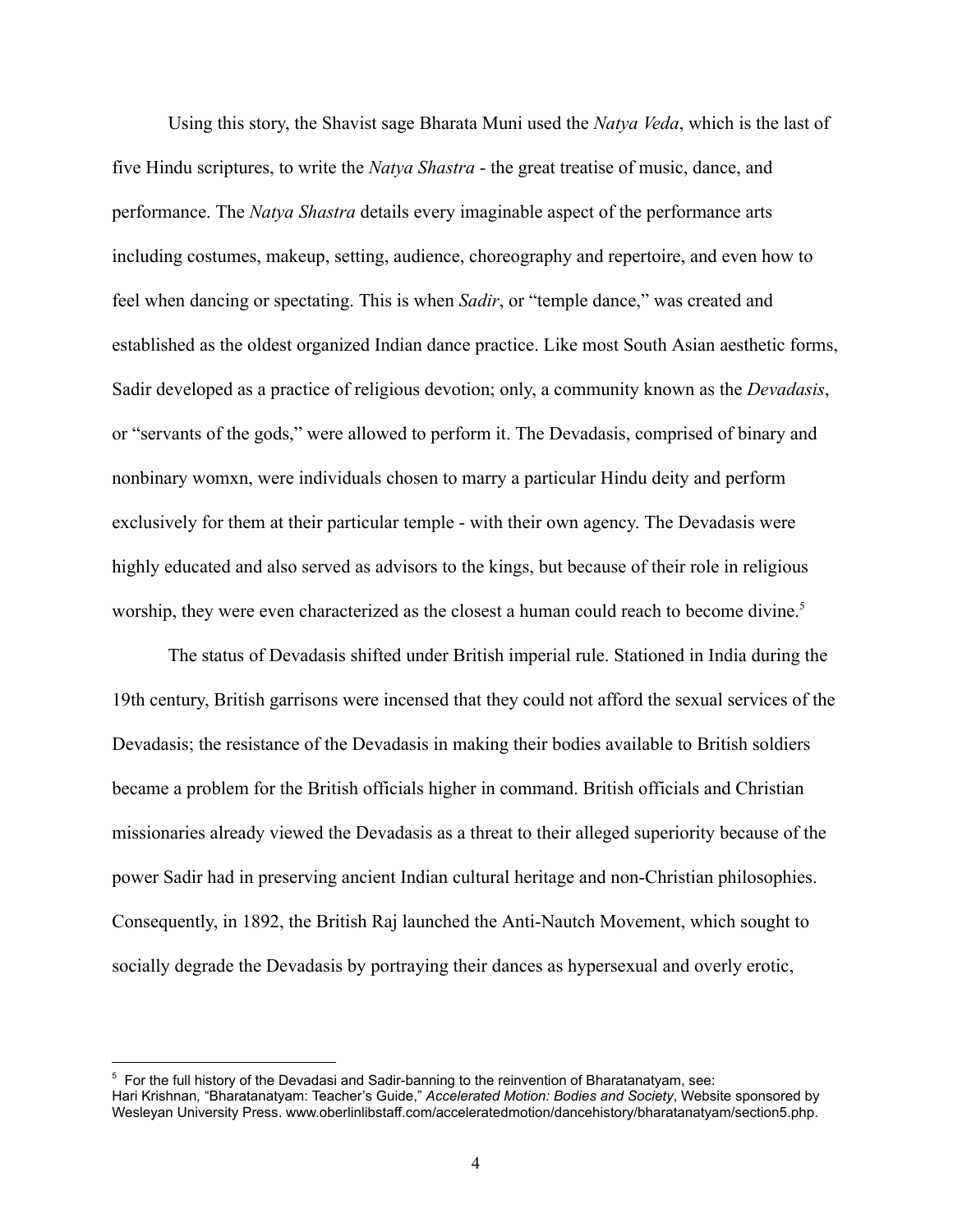suggesting that even "looking at an Indian dance was sufficient to arouse unchristian feelings."<sup>6</sup> Ultimately, this movement singled out the Devadasis as "prostitutes" and used this criminalization of sexuality to legitimize British imperialism, turning the Indian upper class against the once-respected Devadasi community. Because this social stigmatization was so harsh, the Devadasis could no longer provide for themselves through Sadir, or even partake in Hindu traditions more broadly. As a result, they were forced into sex work without the agency they once had, allowing the British troops to placate their sexual conquest over the "exotic oriental dancing girl." With their status as prostitutes now cemented, the British passed the Madras Presidency <sup>7</sup> Temple Dance Prohibition in 1910, legally banning Sadir and codifying the social degradation of the Devadasis.

Indian nationalists were angered by the loss of "their" dance, but counterproductively, they blamed the Devadasis for it, internalizing the British constructed link between Sadir and prostitution. Therefore, months after India's independence, Indian officials passed the 1947 Madras Devadasis Prevention of Dedication Act, legally establishing the Devadasis as criminal and ending their 2,000-year tradition for good. Though this act "re-legalized" the dance, the Indian upper class appropriated it to claim the dance for themselves, celebrating it for its cultural significance while leaving the remaining Devadasis in extreme poverty in the newly created nation and erasing their *herstory*  of preserving the dance during the two millenniums prior. 8 Subsequently, many artists tried to "sanctify" the dance form in order for it to stay alive in some way post-Indian independence. Such innovative dancers include: Rukmini Devi Arundale, who

 $^{\rm 6}$  Davi Courtney, *The Tawaif, The Anti-Nautch Movement, and the Development of North Indian Classical Music* www.chandrakantha.com/articles/tawaif/5\_anti\_nautch\_movement.html

<sup>7</sup> Mytheli Sreenivas, *Creating Conjugal Subjects: Devadasis and the Politics of Marriage in Colonial Madras Presidency*, Feminist Studies 37:1 (Spring 2011) 63-92.

<sup>&</sup>lt;sup>8</sup> For the full Prevention Act, see: www.lawsofindia.org/pdf/tamil\_nadu/1947/1947TN31.pdf.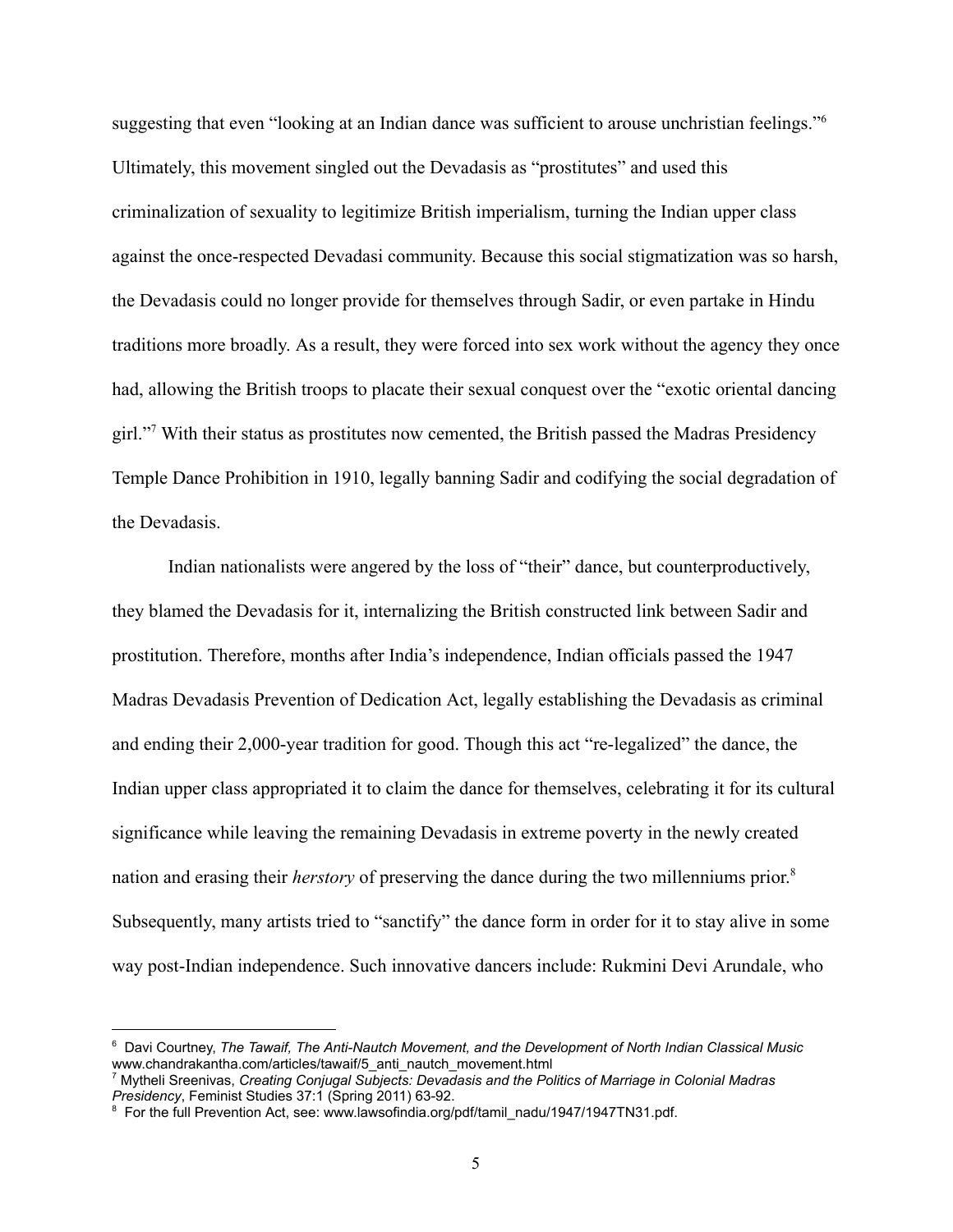established *Kalakshetra* , one of the most prominent Bharatanatyam dance schools; E. Krishna Iyer, a male artist who campaigned against the dance stigmas; Balasaraswati, who introduced and performed Bharatanatyam around the world; and Kalanidhi Narayanan, who brought back the "erotic" shringara aspects of Sadir.<sup>9</sup> Today, people of all ethnic backgrounds, gender identities, sexualities, and religions perform Bharatanatyam around the world.<sup>10</sup>

<sup>9</sup> Ashish Khokar. *E. Krishna Iyer: Bharatanatyam's Guardian Angel.*  The Hindu, 9 Aug. 2018 and Veejay Sai. *A Tribute to Kalanidhi Narayanan* . The News Minute, 1 Mar. 2016. 10 Sara Azzarelli. *Dancing Across Gender Boundaries: An Exploration on the Process of Gender Identity*

*Construction through the Indian Classical Dance Bharatanatyam* , Acta Ethnographica Hungarica 60:1. 2015. and Sara Azzarelli. *Queering My Mudra: An Exploration on the Role of Bharatanatyam in the Activism of an Indian Queer Group* , Motio: Postgraduate Journal for Dance Practice and Research. 2015.

and "Revelations: Celebrating LGBTQ Stories Through Bharathanatyam Dance." *YouTube* , uploaded by IndianRaga, 30 November 2017, https://youtu.be/zLCK1dmn2qc.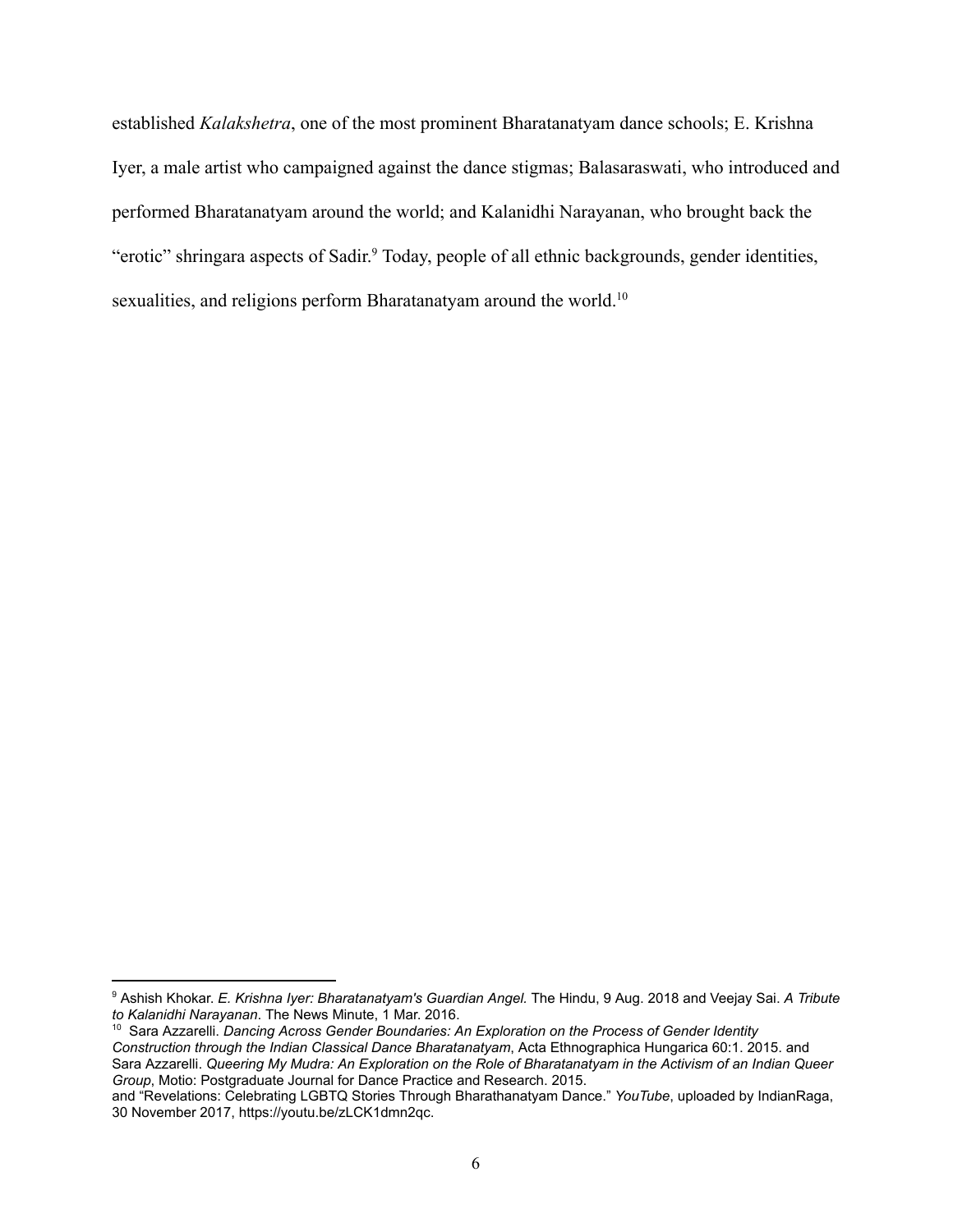# **III. THEORETICAL FRAMEWORKS**

The two main theoretical concepts that frame both my decision to conduct this research through documentary film and my analyses of these interviews are *anubhāva*  and *nostalgia without memory* . In numerous South Asian languages, *anubhāva*  literally means "experience," but in the *Natya Shastra* , Bharata Muni describes anubhāva as the goal each performer of Indian dance must achieve. It is the moment during the performance where the dancer and the audience member become one through the dance form and are able to connect with *it* in various ways. I emphasize "it" because I argue that in the South Asian diaspora, the anubhāva of dancing or spectating a Bharatanatyam performance can result in a connection to an imagined homeland and an imagined past. For 1.5 or second-generation subjects, this is where nostalgia without memory applies. In his book, *Modernity At Large* , Arjun Appadurai narrates the concept of *globalization* through the voice of *modernity* in order to introduce *nostalgia without memory*.<sup>11</sup> He states, "We cannot simplify matters by imagining that the global is to space what the modern is to time. For many societies, modernity is an elsewhere just as the global is a temporal wave that must be encountered in their present."<sup>12</sup> Appadurai articulates these concepts as mobile and versatile, deconstructing the measurement of "authenticity" as it relates to how diasporic individuals practice their respective cultures. Through his anthro-ethnographic lens, by using cultural productions that provide narratives of globalization, he also suggests that the term *cultural* implies "difference," and therefore, the production of any "imagined" culture is one developed by a privileging of what is *not* "culture." Through his discussion of what "is" and what "is not," in regards to imagined cultures, Arjun Appadurai introduces a new concept called, *imagined*

<sup>&</sup>lt;sup>11</sup> Arjun Appadurai. *Modernity At Large: Cultural Dimensions of Globalization*. Vol. 1, University of Minnesota Press, 1996.

<sup>12</sup> *Ibid*., pp 9.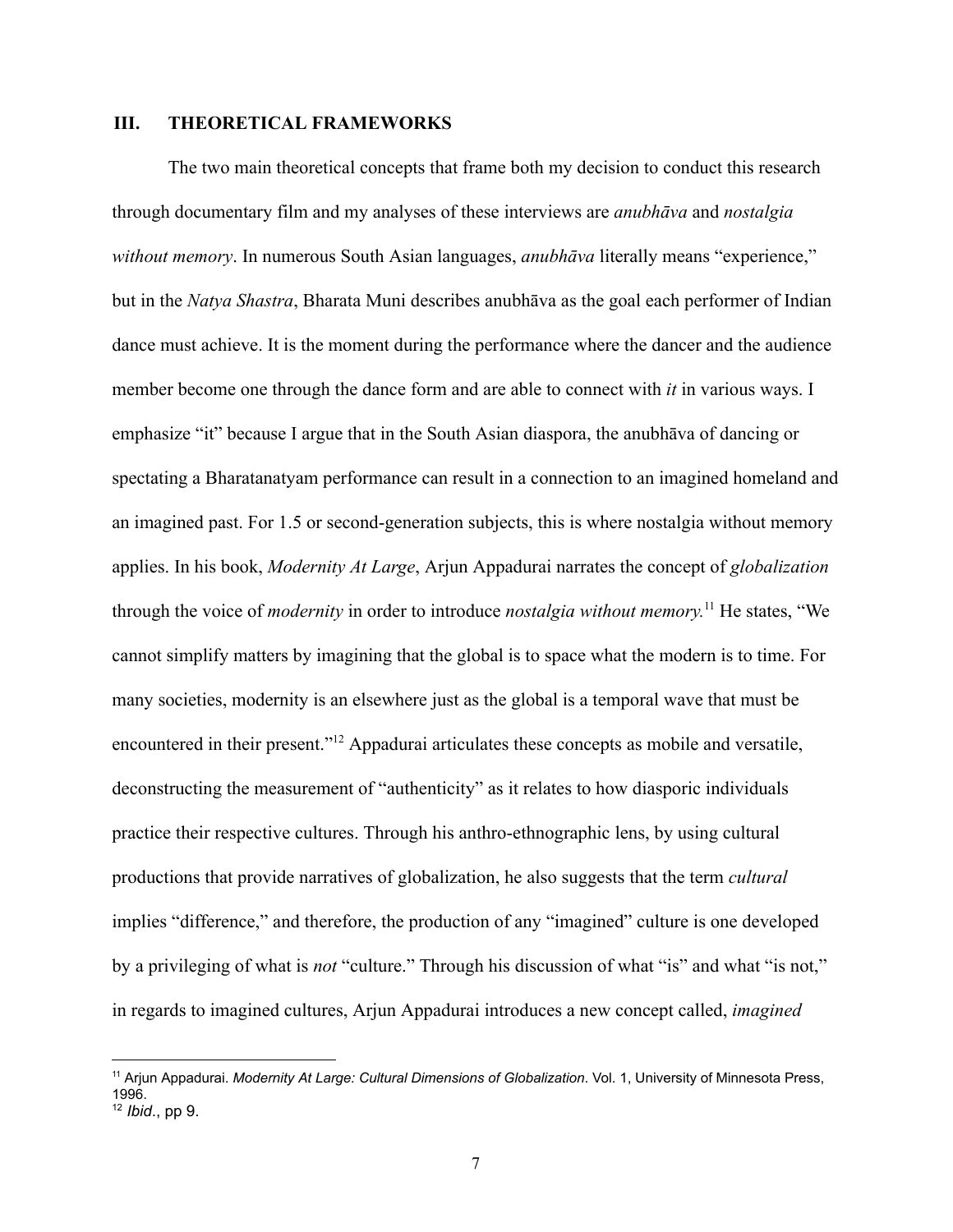*nostalgia* in his chapter, "Consumption, Duration, and History."<sup>13</sup> He defines *imagined nostalgia* as "nostalgia for things that never were" and relates it to consumerism; therefore globalization, by stating, "The pleasure that has been inculcated into the subjects who act as modern consumers is to be found in the tension between nostalgia and fantasy, where the present is represented as if it were already past."<sup>14</sup> In his chapter, "The Production of Locality," Appadurai discusses the flows of global cultures and examines locality as relational and contextual instead of scalar or spatial.<sup>15</sup> He states, "space and time are themselves socialized and localized through complex and deliberate practices of performance, representation, and action," revealing how individual and community subject-formation necessitates imagined nostalgia. <sup>16</sup> Though my research focuses on 1.5 or second-generation diasporic subjects, I also note that even older Bharatanatyam practitioners who dance in India can feel a sense of nostalgia without memory, if the precolonial Sadir and Devadasi era is one which they seek to access as they perform.

Using Arjun Appadurai's concepts, Jessica Marie Falcone applies them to a Gujarati harvest dance, known as Garba-raas, in order to further problematize the very notions of "authenticity" in her article, "Garba with Attitude."<sup>17</sup> Falcone attributes the reinterpretation of Garba-raas in the United States by second-generation Gujarati Indian immigrants as a form of nostalgia without memory. In order to understand this, it is important to emphasize that the second and "1.5,"-generations are the subjects of her claim since the older first-generation is assumed to have experienced this cultural tradition in the homeland, making it simply

<sup>13</sup> *Ibid*., pp 66.

<sup>14</sup> *Ibid*., pp 77, 83.

<sup>15</sup> *Ibid*., pp 178.

<sup>16</sup> *Ibid*., pp 180.

<sup>17</sup> Jessica Marie Falcone. *Garba With Attitude: Creative Nostalgia in Competitive Collegiate Gujarati American Folk Dancing* . Project MUSE, Journal of Asian American Studies, vol. 16 no. 1, 2013.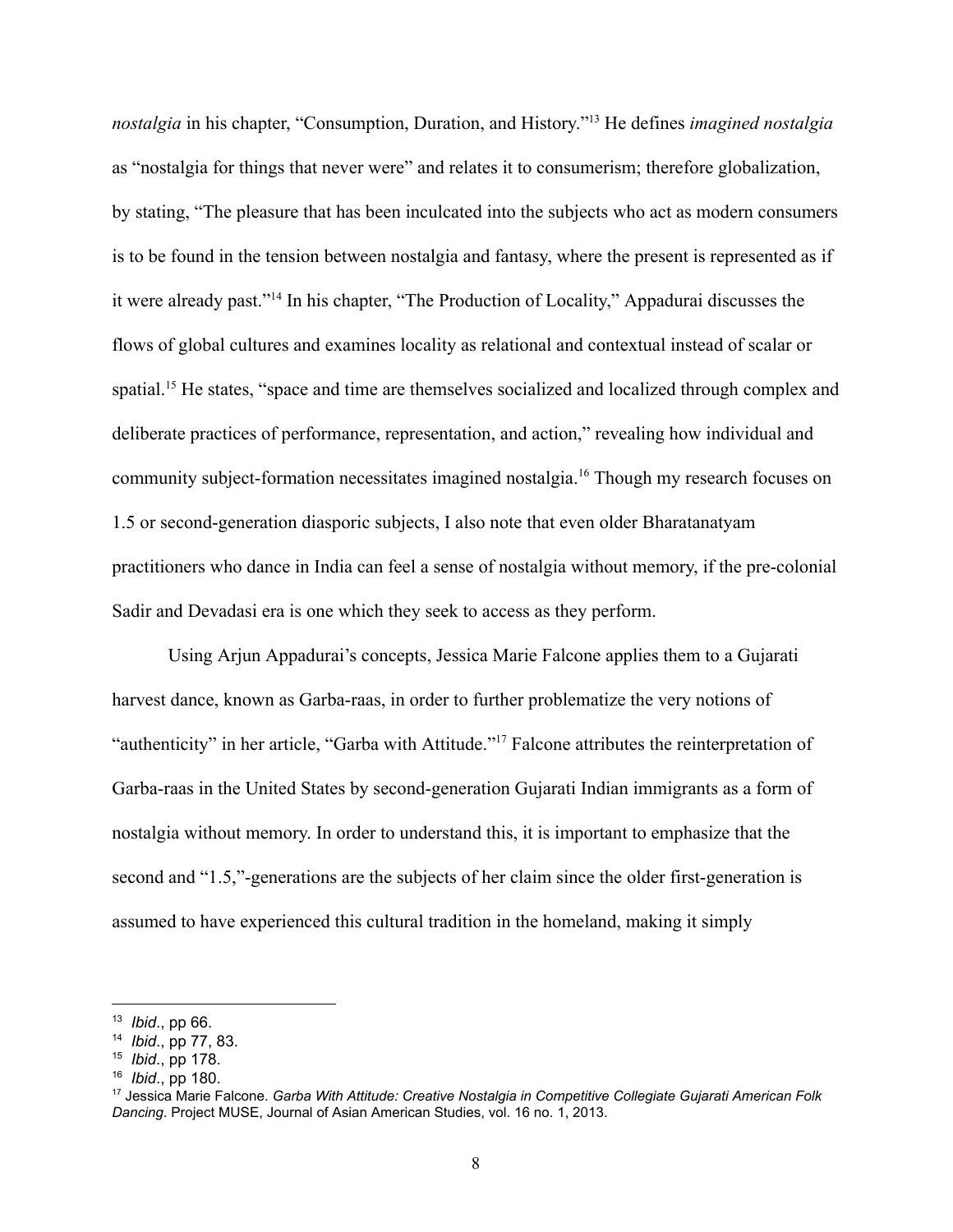"nostalgia" for them. Thus, this intercollegiate Garba-raas becomes a reimagination just as well it is a reinterpretation or cultural translation of the existing ancient festivity. By referencing Chandralekha, a renowned, classically trained Bharatanatyam dancer, Falcone notes the role change plays in preservation, quoting "[t]he task of the artist is to modernize the tradition through the creative process, since traditional dance is not a museum piece or fossil form hermetically sealed forever."<sup>18</sup> In addition to these technicalities, this concept of nostalgia without memory has a deeper, more poignant layer that seeks to understand why reimagined cultural practices need to be formed. Though this depends on the individual, the reasons that stand out include guilt, obligation, and search for identity, although as Falcone points out, "The act of remembering what one has never known is akin to Baudrillard's 'precession of simulacra,' in which the copy has no original."<sup>19</sup> Ultimately, the more globalized the world becomes, the more apparent the disparities between cultural dance performance in the homeland are with that of the diaspora.

The tensions between "tradition" and modernity regarding authenticity now invoke the idea of the *hyperreal*, which Jean Baudrillard coined and defines as "the generation by models of a real without origin or reality."<sup>20</sup> This notion also takes into account how since Garba already changes so much over time in India alone, it is now difficult to distinguish it from intercollegiate Garba in the diaspora and categorize either as the most "real." The reluctance to fully embrace one's "original" cultural practices as a second-generation subject results from the need to accommodate oneself to and/or with the dominant culture they live in - as a means of survival and not necessarily submission. As a result, these "hybrid" exhibitions of culture are not only

<sup>&</sup>lt;sup>18</sup> *Ibid.*, pp 66-67.

<sup>19</sup> *Ibid*., pp 66.

<sup>&</sup>lt;sup>20</sup> Jean Baudrillard. *Simulacra And Simulation.* Ann Arbor: University of Michigan Press, 1994.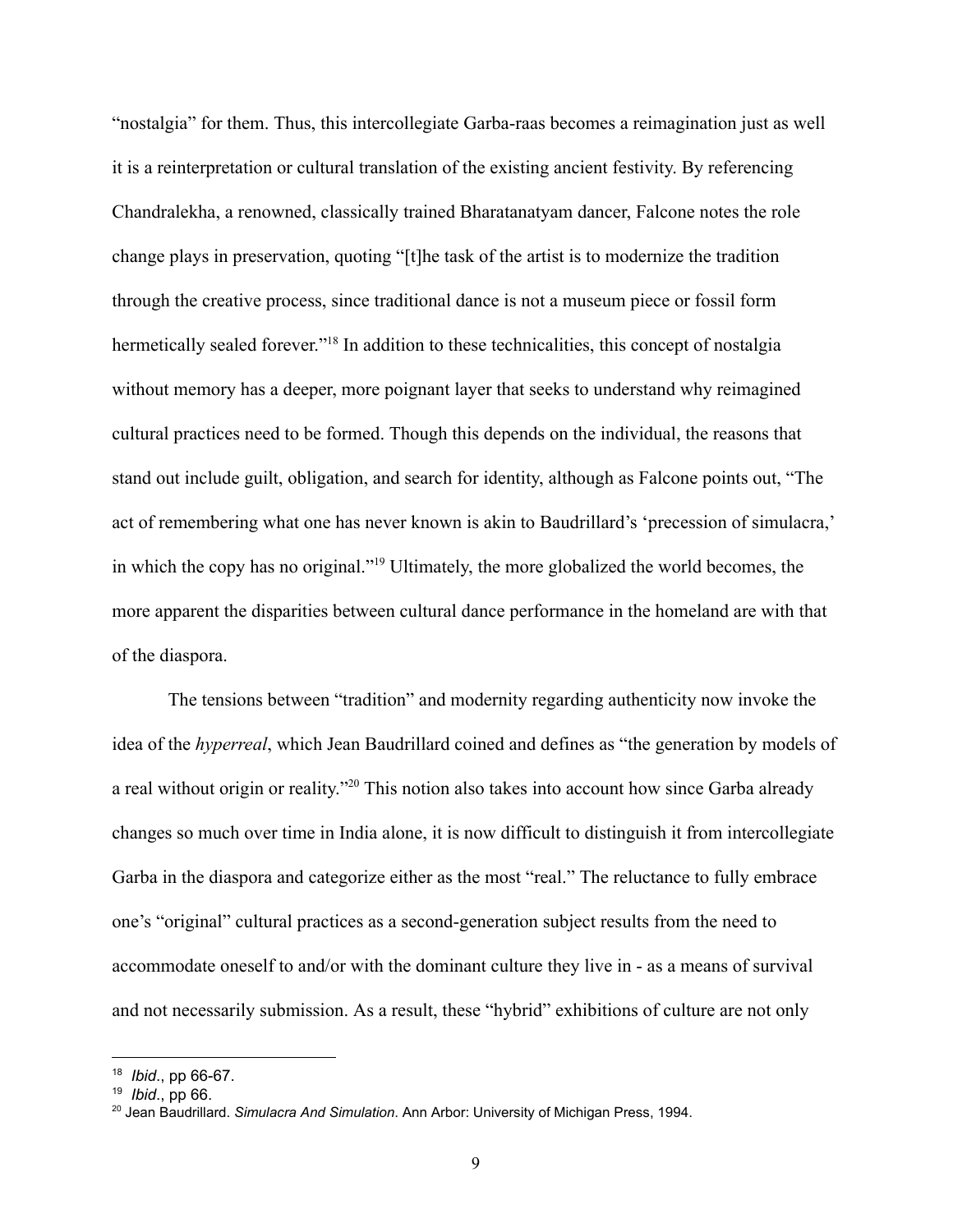expected but are also unavoidable. Lastly, Jessica Falcone quotes Richard Handler and Jocelyn Linnekin, indicating how "tradition is a process of interpretation, attributing meaning in the present through making reference to the past."<sup>21</sup> In other words, this recognizes that culture can make people, but more importantly, it suggests that people have the ability to make and change culture.

In order for dancers to change culture through nostalgia without memory, they must use anubhāva. The concept of anubhāva as it relates to dance and the South Asian diaspora is surveyed in Ketu Katrak's book, *Contemporary Indian Dance: New Creative Choreography in India and the Diaspora*.<sup>22</sup> In her explorative text, she places the past, present, and "in-between" into conversation regarding dance "authenticity" and "tradition" to validate the everchanging nature of artistic practices. Katrak narrates the precolonial history of Sadir and the Devadasis, introducing their subjugation through the British Raj-imposed laws and regulations. Her book chronologically draws upon the works of Indian dancers who, since Indian independence, have paved new ways in dance choreography *and*  philosophy. Similar to Jessica Falcone, Katrak references Chandralekha throughout her text. By quoting the pioneering artist, Katrak reflects on the question, "why have Indian dancers 'become insular and unresponsive to the dramatic social, historical, scientific, human changes that have occurred in the world during the past thirty years? What makes them resistant to contemporary progressive values?"<sup>23</sup> This sets the theme of Katrak's book, and because of this, she offers an alternative approach to theoretical work by using creative productions to analyze theories of "progressive values" and not the other way

<sup>&</sup>lt;sup>21</sup> Jessica Marie Falcone. Garba With Attitude: Creative Nostalgia in Competitive Collegiate Gujarati American Folk *Dancing* . Project MUSE, Journal of Asian American Studies, vol. 16 no. 1, 2013. pp. 60.

<sup>&</sup>lt;sup>22</sup> Ketu Katrak. *Contemporary Indian Dance: New Creative Choreography in India and the Diaspora. Palgrave* Macmillan, 2014.

<sup>23</sup> *Ibid*., pp 9.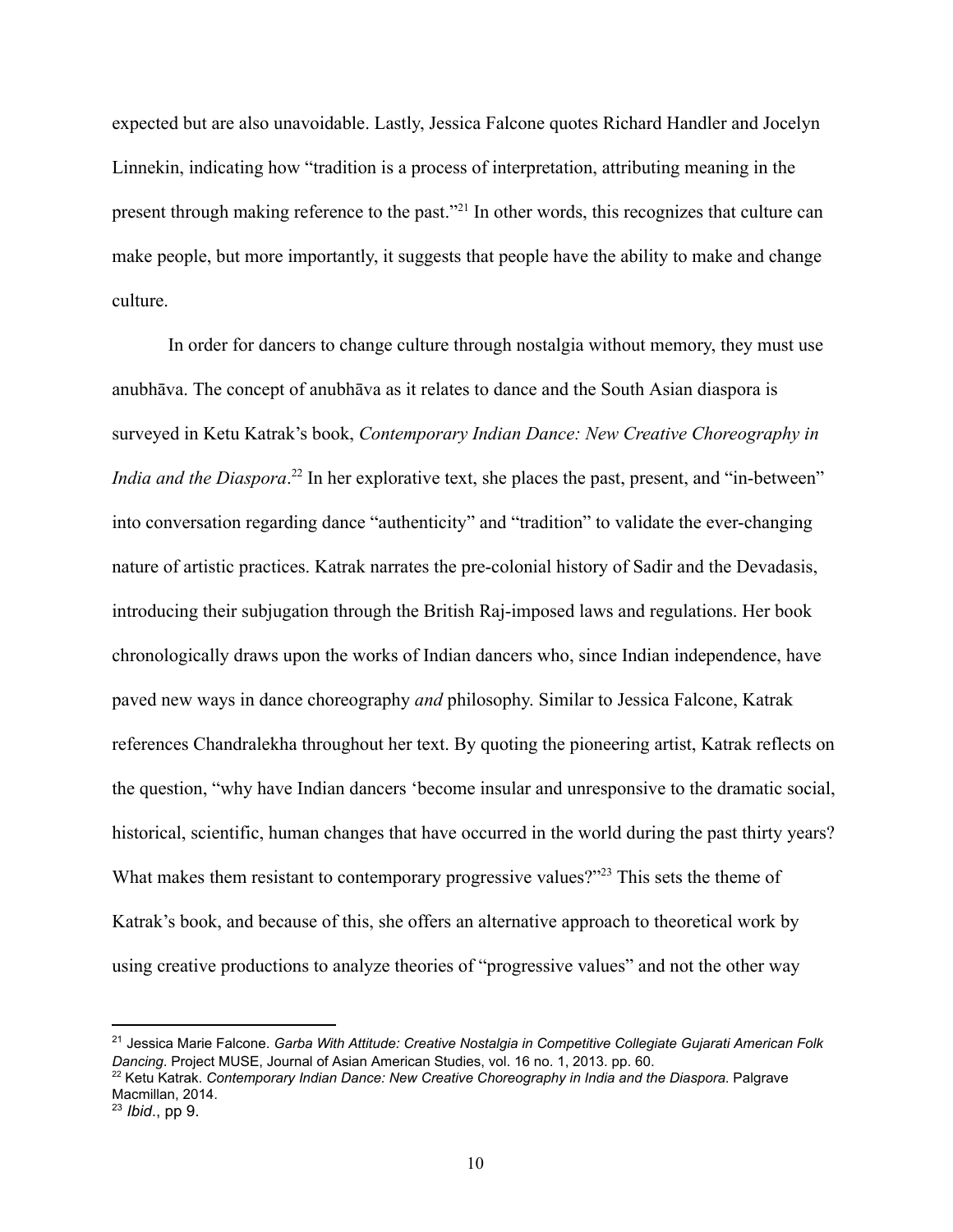around. More specifically, she uses implications of the dancing body and the South Asian dance term *rasa* , which describes nine emotions or feelings that dancers can channel to achieve an anubhāva, in order to suggest affect *is* theory; therefore, a site of legitimate knowledge.

Katrak's book begins with a memoriam for her own Bharatanatyam guru, the late Medha Yodh, detailing her influence on Katrak personally and the contents of her book. Katrak also evokes her own experience learning Bharatanatyam later on in her text to emphasize the relationship between a guru and the student, creating an allegory for the past and present. This articulation and similar reflections from my own interview subjects reveal to me that gurus present another site of nostalgia and an alternate familial genealogy for dancers as well. Therefore, similar to Appadurai, Katrak privileges temporality as a meter for dance authenticity, but positions it within a geographical location in order to complicate the notion of modernity as existing on a linear scale. By channeling the Devadasis of the past and by surveying dancers of the present, who uniquely differ in their own ways, Katrak suggests that there never was an "authentic" dance form. Moreover, dance itself should be characterized in terms of when and where it developed only in order to reference their social and political environments - not to measure its authenticity.

Mainstream dance discourse in the West has limited this performance art to an aesthetic, thereby using regressive, orientalist tropes to classify Bharatanatyam as an "exotic" form of entertainment. Using the concept of dance as mere aesthetic, therefore, a "beauty," we can examine the implications it has on South Asian women. In Vanita Reddy's book, *Fashioning Diaspora: Beauty Femininity, and South Asian American Culture, she states, "Given the* centrality of femininity and racial difference to genealogies of the fetish, popular understandings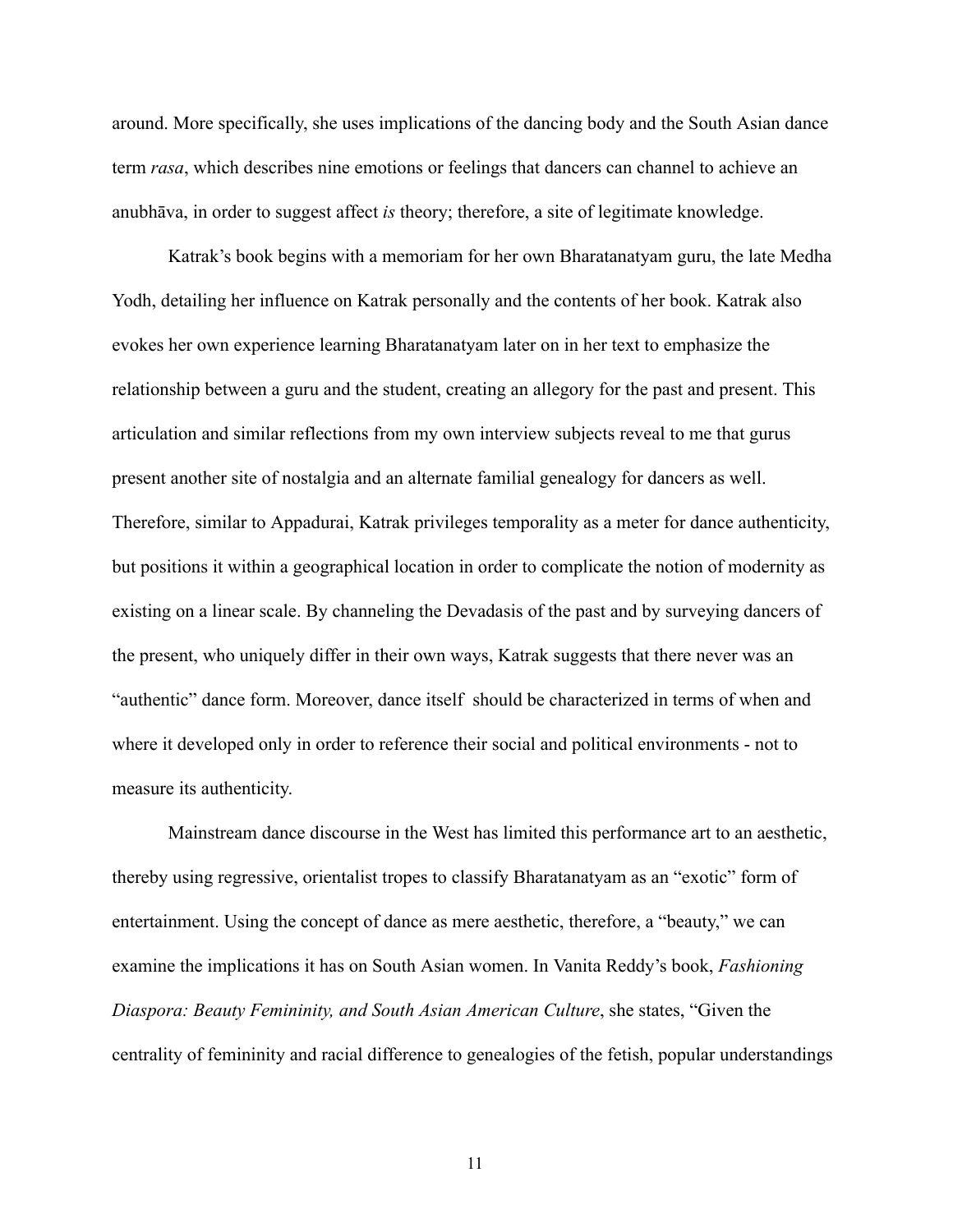of racialized feminine beauty tend merely to reinforce their fetishistic associations with objectification and commodification."<sup>24</sup> Due to the British colonial hypersexualization of the Devadasi community and the resulting criminalization of their dance, Reddy's statement complicates the perception of Bharatanatyam as a medium for the performance of gender through beauty and therefore, a way to conceptualize larger institutional power dynamics. Furthermore, the performance of *modern*  Bharatanatyam has been characterized by dancers, themselves, as intentionally *less*  "erotic" than the Sadir dance of the Devadasis, suggesting that the level of sexual expression can also determine the dance's authenticity. Moreover, this legitimizes the need for scholarship that prioritizes the individual dancer, challenging the essentializing notions and binaries of "traditional" vs "non-traditional" and "authentic" vs "inauthentic."

What introduced me to my eldest interview subject and also challenged me to think about how the production of affect in the diaspora serves as a form of labor is Priya Srinivasan's book, *Sweating Saris: Indian Dance as Transnational Labor.*<sup>25</sup> In her text, Srinivasan examines the role of Bharatanatyam in the Americas, or "nautch dancing" as it was described in the United States during the 1900s, and connects it to the work of Indian-American dancers today. Using archival material of newspaper headlines and reviews of performances from P.T. Barnum and Ruth St. Denis in the early twentieth century, Srinivasan brings to attention the contrast in reception to Bharatanatyam dance when performed by three South Indian Devadasis versus St. Denis' white body. Srinivasan states, "Studying performances and female Indian dancing bodies creates an opportunity to view how the American public negotiated the racial ambiguity of Indian bodies

<sup>&</sup>lt;sup>24</sup> Vanita Reddy. *Fashioning Diaspora: Beauty, Femininity, and South Asian American Culture.* American Literatures Initiative, 2016. pp.17.

<sup>&</sup>lt;sup>25</sup> Priya Srinivasan. *Sweating Saris: Indian Dance as Transnational Labor*. Temple University Press, 2012.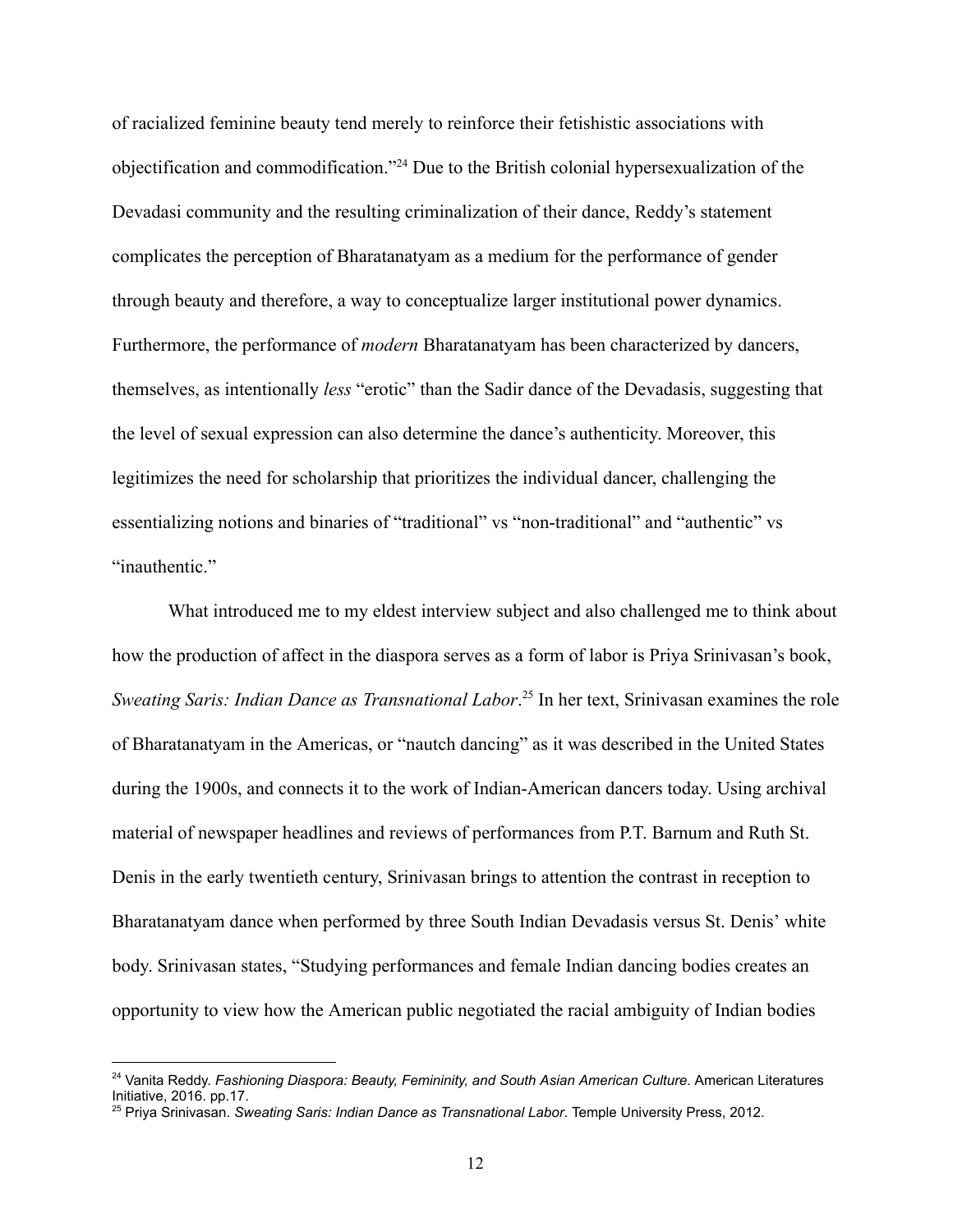and reconciled questions of race and gender pertaining to Indians preceding the federal ruling of 1923." The "federal ruling of 1923" refers to the *United States v. Bhagat Singh Thind* , which <sup>26</sup> confirmed the ineligibility for naturalization of Indians in the United States. Srinivasan's analysis, therefore, becomes an interesting and important perspective to understand how American expectations of Indian femininity through dance created a way to further other and alienate South Asian migrants more broadly. Her analysis also reveals the literal ways in which three South Indian women have been erased from history, as she states, "if white women could be more erotic in brownface, what was the need for nautch girls?"<sup>27</sup> Moreover, this is where she makes the connection between past, present, and the "in-between" because she uses the modern performance and instruction of Bharatanatyam, specifically by guru Ramya Harishankar, to interpret the role of the Indian diasporic female dancer as laboring to pay homage to the invisibilized Devadasis. Additionally, Srinivasan self-interrogates her argument by referencing the Indian elite who, directly after independence, banned the Devadasis but kept the dance. She states, "Effectively, dancing women bore the brunt of nationalist negotiations with colonialist ideals, through which, ironically, the agendas of empire and nationhood became identical. Although the dancing women were not valued, their dances were."<sup>28</sup> This powerful quote ties together her theme and endeavor to understand where Indian practitioners of Bharatanatyam belong, not only physically but also in history and our memories.

Using the concepts of nostalgia as discussed prior, Srinivasan makes an affective connection between the dancers of the past and herself by explaining her own journey in discovering a photo of three Devadasis, which is also the cover of her book. The theme of affect

<sup>26</sup> *Ibid*., pp 45.

<sup>27</sup> *Ibid*., pp 58.

<sup>28</sup> *Ibid*., pp 70.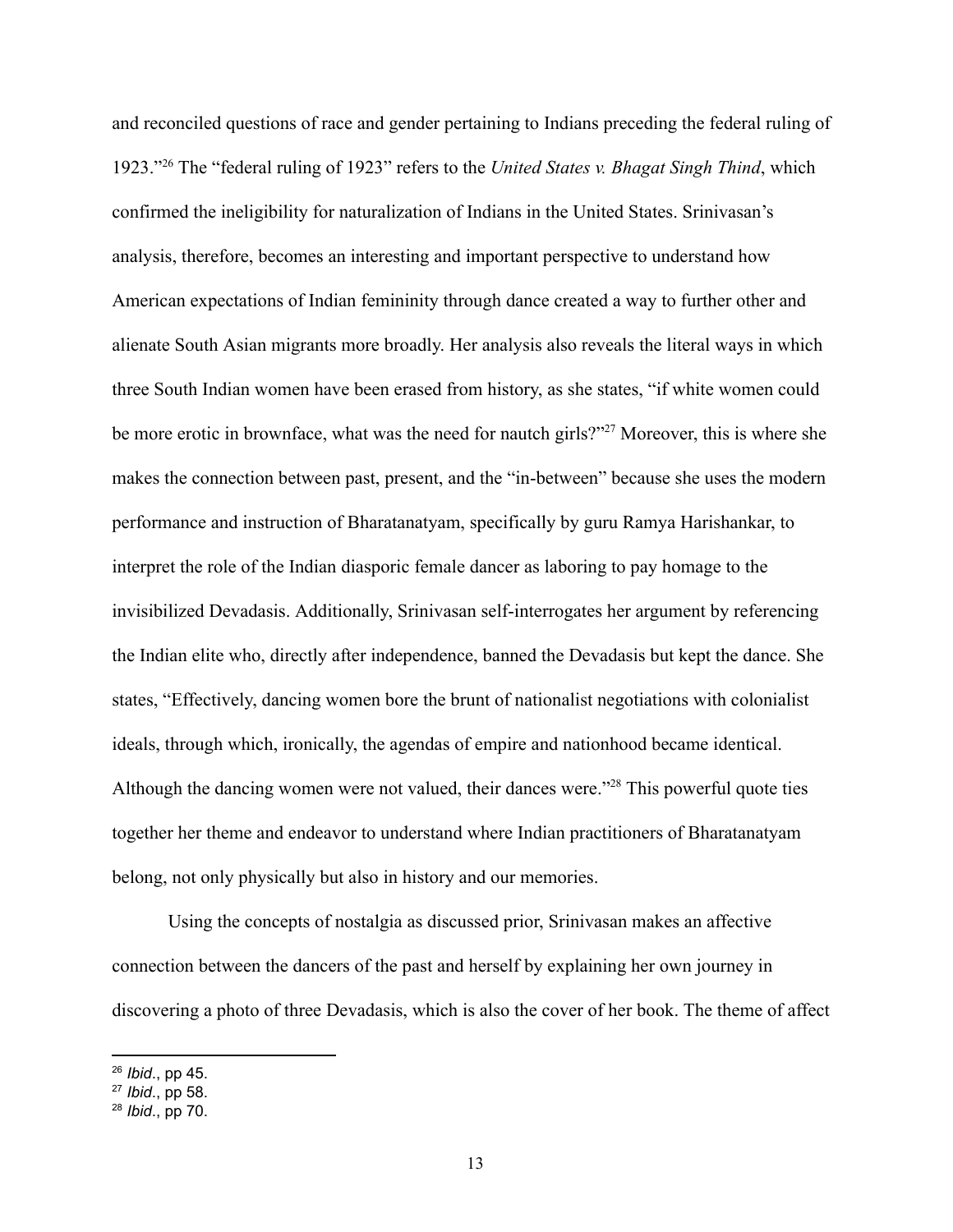is abundant throughout her text and poignantly exists to emphasize the inextricable nature of past and present. These themes also reflect Ketu Katrak's emphasis of the emotive rasas, which also help radically reinterpret Indian dance theory *through*  Indian dance terms. Having danced herself and been taught by a queer Southeast Asian male guru in Australia, Srinivasan also conceptualizes the ability for Bharatanatyam to reconstruct gender and "nation" through the performance of Indian mythology and folklore. She states, "The dancer's understandings of her body change, and she becomes able to portray both femininity and masculinity fluidly."<sup>29</sup> Through these frameworks, Srinivasan suggests that dance is one, a labor that is imposed on newer generations of South Asian dancers to revisiblize the lost herstories of the Devadasis, and two, a way in which the bounds of gender and heteronormative roles can be institutionally deconstructed and individualistically reconstructed. Each dancer I interviewed for my documentary contributes to this endeavor in her own unique way; please watch the documentary film at  $bit.ly/Anubhava$  before proceeding to the next section.

<sup>29</sup> *Ibid*., pp 31.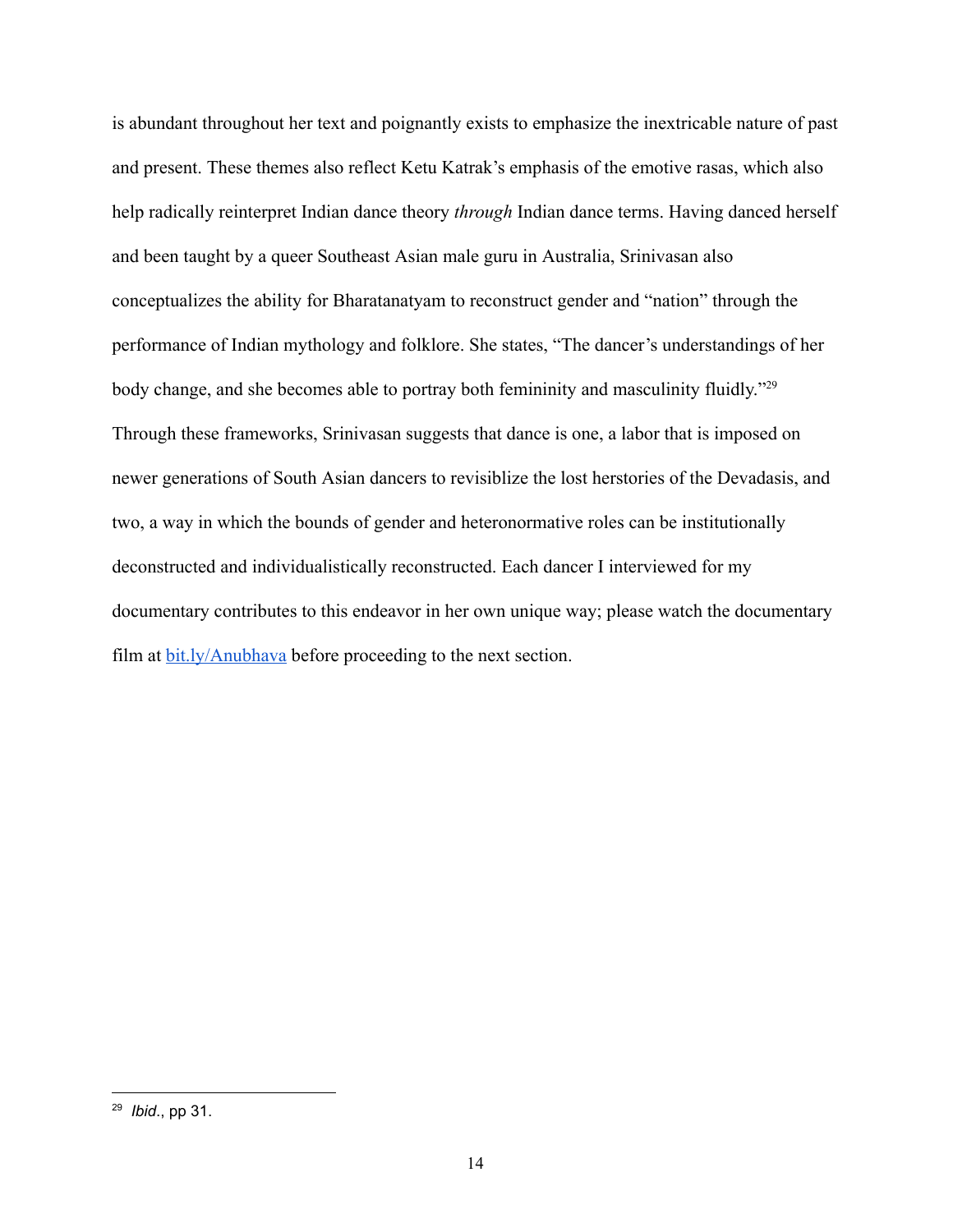# **IV. INTERVIEW ANALYSES**

For this project, I interviewed three Indian Tamil women who currently live in California; they are each at different age generations and have varying levels of experience with Bharatanatyam. I chose this relationship to explore how the dancers offer insight into their personal anubhāva experiences through their respective pursuits of Bharatanatyam and the way they navigate their hybrid identities living in the South Asian-American diaspora. I have only had slight interactions with each of the interview subjects prior to developing this project, whereas the dancers themselves were more acquainted with each other. However, since the process of this documentary was so personal, we all became more familiar with each other, and in order to reflect the intimacy of this work, I refer to my interview contributors by their first names in my analyses. Each interview also took place in the comfort of their own homes and lasted around an hour each, with questions that flowed conversationally without any responses scripted prior. However, before interviewing these artists, I did provide them with a list of my themes of anubhāva and nostalgia without memory and also the broader intellectual questions I sought to explore in our interview conversations. To represent the transition from "past" to "present," I organize my analyses of the dancers in this thesis and introduce them in the documentary film from oldest to youngest and, respectively, most to least Bharatanatyam experience. In this order, the interview subjects are Ramya Harishankar, Sukanya Kumar, and Janani Venkateswaran.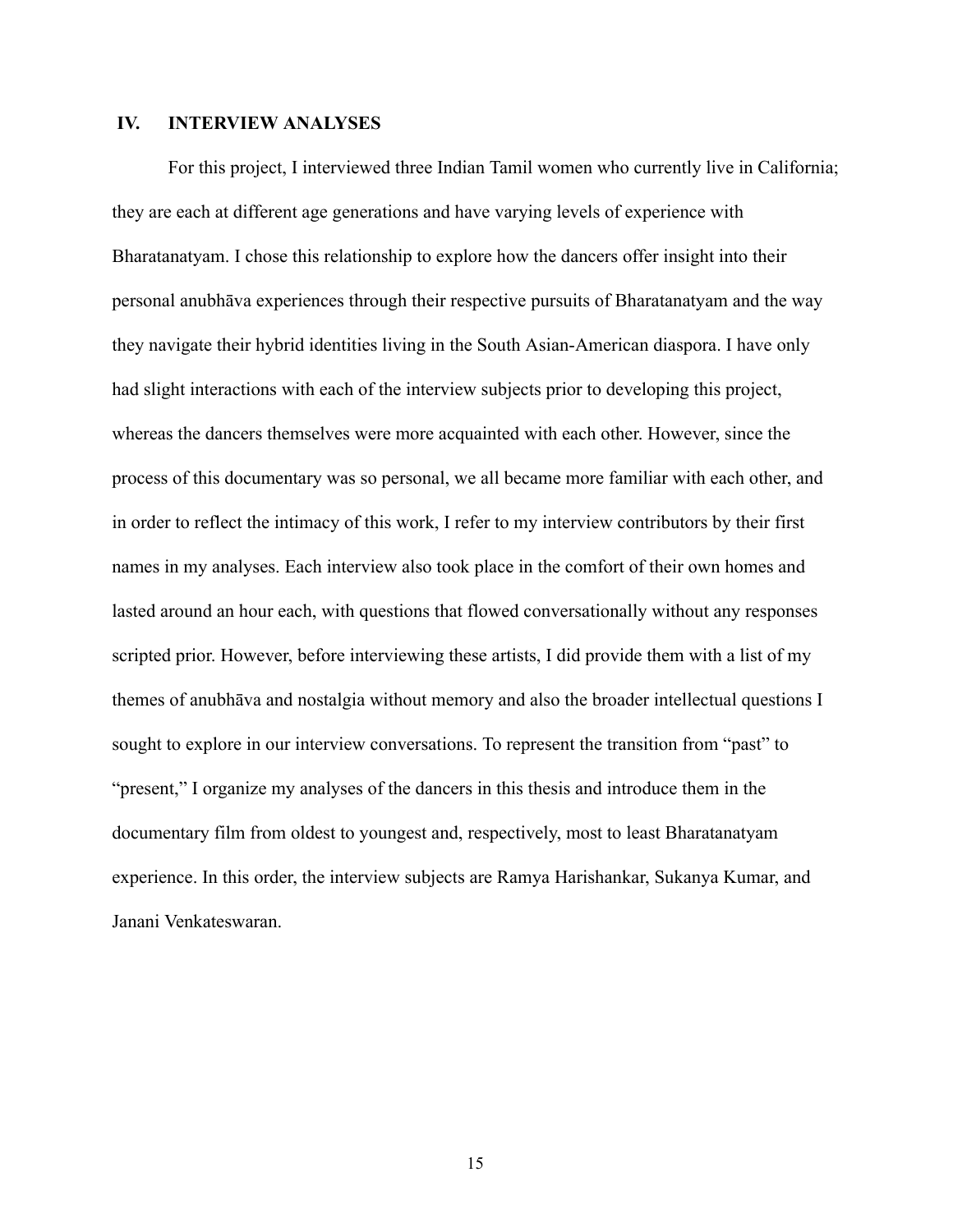#### **Ramya Harishankar**

My first interviewee is the world-renowned Bharatanatyam practitioner and guru, Ramya Harishankar.<sup>30</sup> Ramya has been dancing Bharatanatyam for over 55 years and this year marks her thirtieth year of teaching in Irvine through her own *Arpana Dance Company* . Growing up in Delhi, her mother was passionate about the arts, so she enrolled Ramya in Bharatanatyam classes when she was only six years-old under the instruction of her first guru, the late  $K.N.$ Dakshinamurthy. Ramya could not yet see dance as a career nor even a full passion during this period, but she moved to Madras, now Chennai, to live with her grandmother and continue her dance mentorship with the late Swamimalai K. Rajaratnam Pillai. Both of Ramya's male gurus were part of the Devadasi community, but it wasn't until after college when she continued her dance journey under the late Kalanidhi Narayanan, a non-Devadasi, that she saw dance as a potential career and true passion of hers. Though Narayanan was not a Devadasi, she was one of the first artists to reintroduce the "controversial," "erotic" Sadir repertoires into Bharatanatyam through the innovation of *abhinaya* , which is the aspect of dance that involves expressing various rasa through facial gesture to evoke an anubhāva. Narayanan was credited as one of the leading exponents of *abhinaya.*  Through her guidance, Ramya felt a greater connection to and appreciation for Bharatanatyam.

Ramya Harishankar now continues her late guru's legacy as a leading proponent of *abhinaya*, so much so that some dancers move to the United States from India to learn it under her guruship. Ramya reflects on her introduction to *abhinaya*  in our interview stating, "It just clicked with me at that point, and I just found a voice through *abhinaya* . I mean it really turned

<sup>&</sup>lt;sup>30</sup> Gunindu Abeysekera. Personal Interview of Ramya Harishankar. 28 March 2019.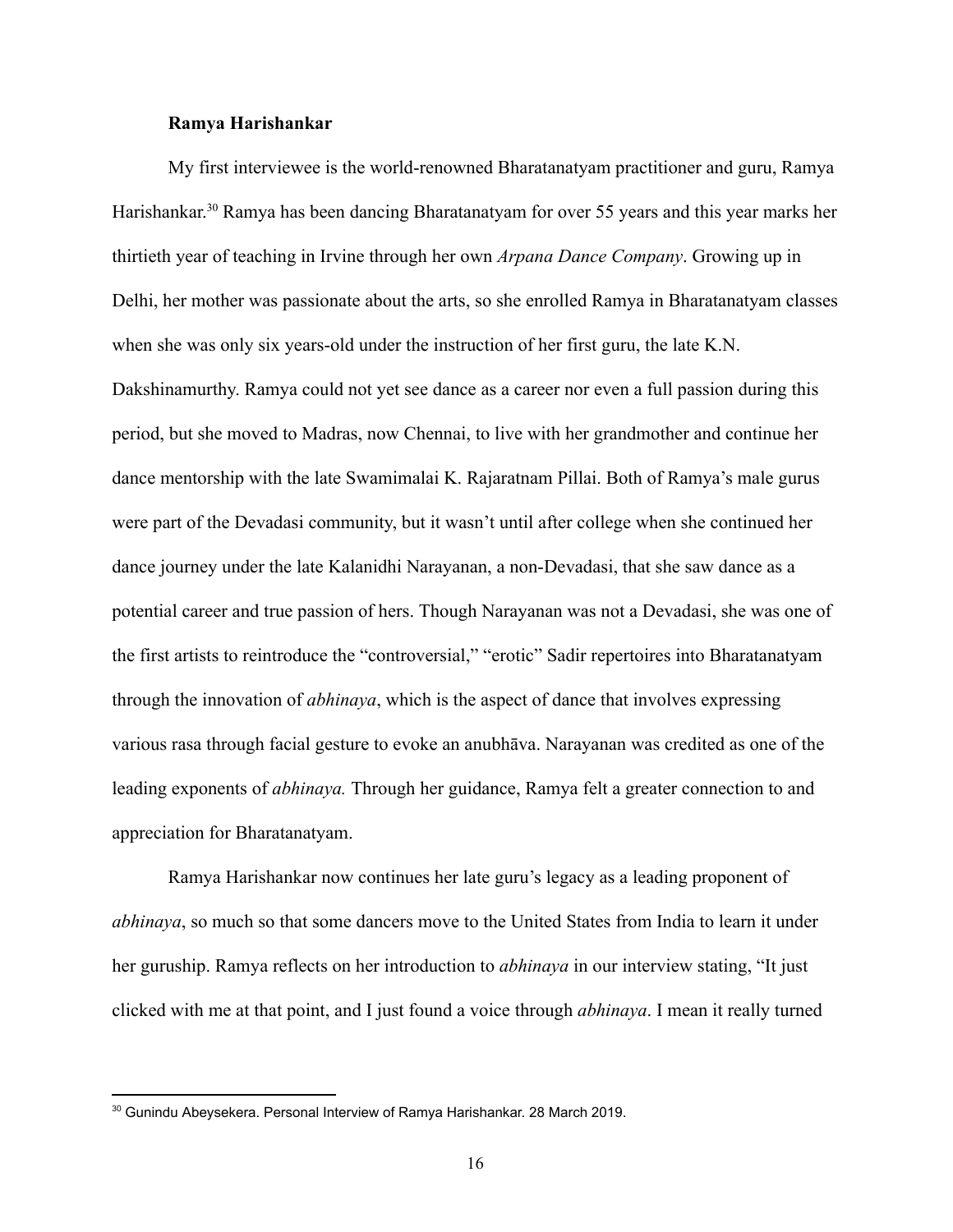me on to dance, and I just wanted to do that. I should say it was *abhinaya*  that really inspired and motivated me to take on dance full time." She explains further stating, "I always was a dreamer, and I think to me, [ *abhinaya* ] provided a voice to say things that I would probably never have the guts to say in real life, to *be*  something other than myself, to play a role, so to speak." She clarifies that, from her perspective, even when a dancer takes on the role of a character in a dance piece, whether it's an unspecified character or one known to many audiences like a deity, one still plays the role of oneself. Her mention of a role prompted me to ask what she believes *her* duty is as a Bharatanatyam dancer and guru within the context of living and teaching in the diaspora. She responded, "As a teacher, I've certainly taken on the role of a cultural ambassador in a way and made sure that I'm committed to giving the best of whatever I know and whatever I have learned over the years to my students." Interestingly, she does not merely consider her role as a "cultural ambassador" of Indian arts in the United States for *just* non-Indian communities but also to her own students. She states, "Living abroad, it's very very difficult because first of all, we get students from all different parts of India and parts of the world; we're not dealing just with South Indians who have a cultural history with Bharatanatyam." However, even with regard to her students who *are*  South Indian, she notes that most of them "have no exposure to their history, to their culture, to their music, to *nothing*, so it's like leading the *blind* in many ways, and we have to be doing a lot more than just teaching movement." In this regard, she recognizes that this nostalgia without memory can also be a burden for dedicated artists and gurus like herself. She laughs and states, "so it's a pretty important job, I think." In her book *Sweating Saris* , Priya Srinivasan actually collaborates with Ramya to suggest that the work of Bharatanatyam dancers in the diaspora *is* a form of necessary labor. Through this lens, Ramya's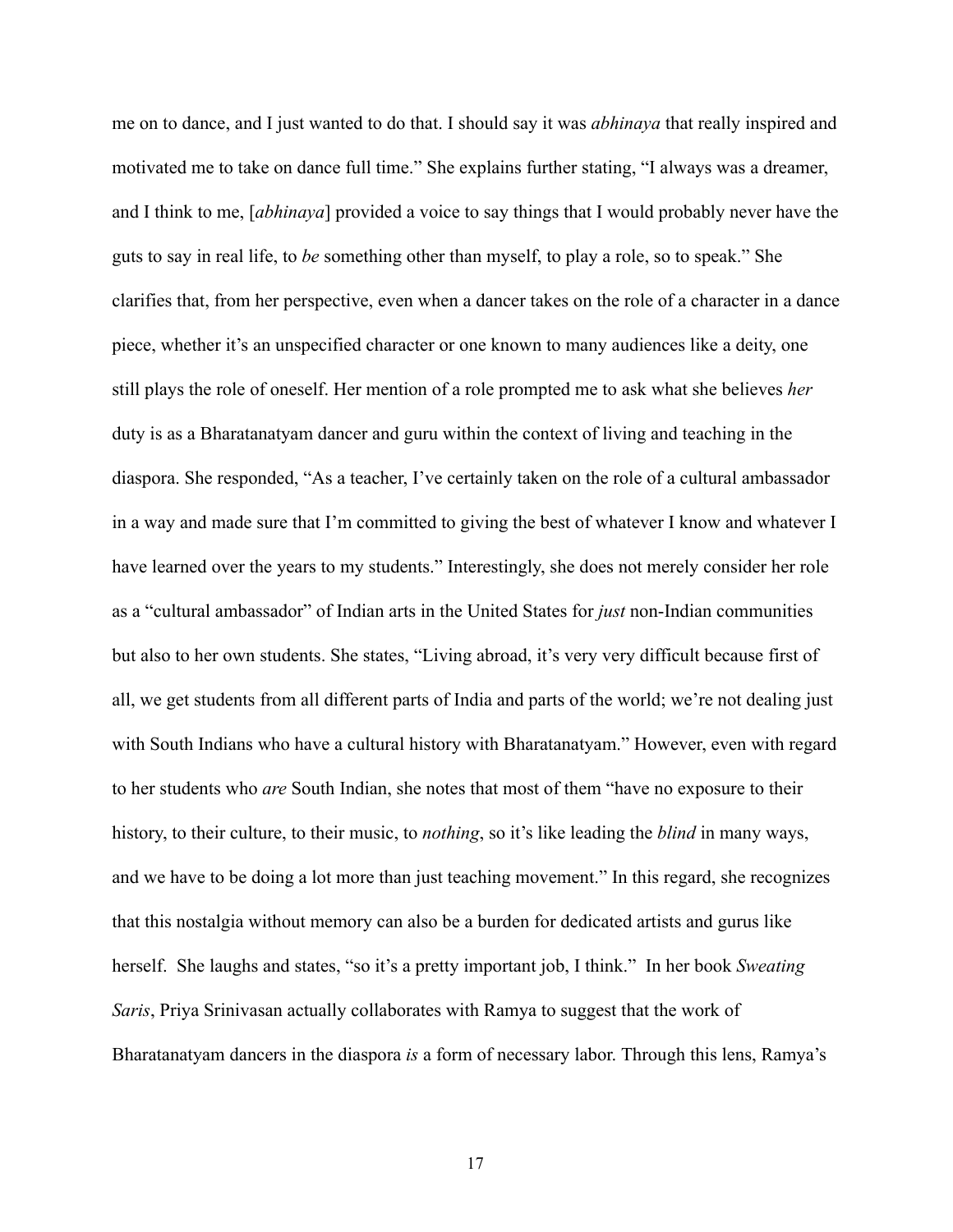comments in our interview underscore that her regard towards the importance of dance instruction is more than just personal; it is for future generations of South Asian artists around the world.

My interview with Ramya Harishankar revealed to me that one of the most effective ways any guruship becomes successful is when the mentor hands down the affect of their lived nostalgia to empower their students through a nostalgia without memory. She reminds her students every step of the way how she had to "beg and plead with our gurus, nothing was ever given away. You had to want to do it. Like *really*  want it." Her ruminations of her own Bharatanatyam journey were indeed nostalgic for her. She even poignantly reflects on moments where she dreaded practicing the difficult *aramandi* pose, the half-sitting pose with a deep knee bend, getting scolded by her more strict gurus, and traveling long distances for class every day by using public transportation alone at age eight. However, she uses these memories to both encourage her students to always be grateful for the dancers of the past that have preserved and nurtured the form over the years and to instill dedication and perseverance in her students. She concludes our conversation by stating she tells her students, "I'm not preparing you to dance for the audiences here, I'm always preparing you to dance for my gurus. If my gurus were alive and here, I want them to say 'Wow you've done a good job, you've taught them well.'" Despite the fact that Ramya learned Bharatanatyam in India, she still has a nostalgia without memory from her gurus for an era prior to the policing of the Devadasis and Sadir. Therefore, now Ramya's students receive a nostalgia without memory of a time in which dance began to radically "evolve" in order to survive. Consequently, though Ramya has learned Bharatanatyam at its early roots, her understanding of the many layers of dance evolution and memory motivate her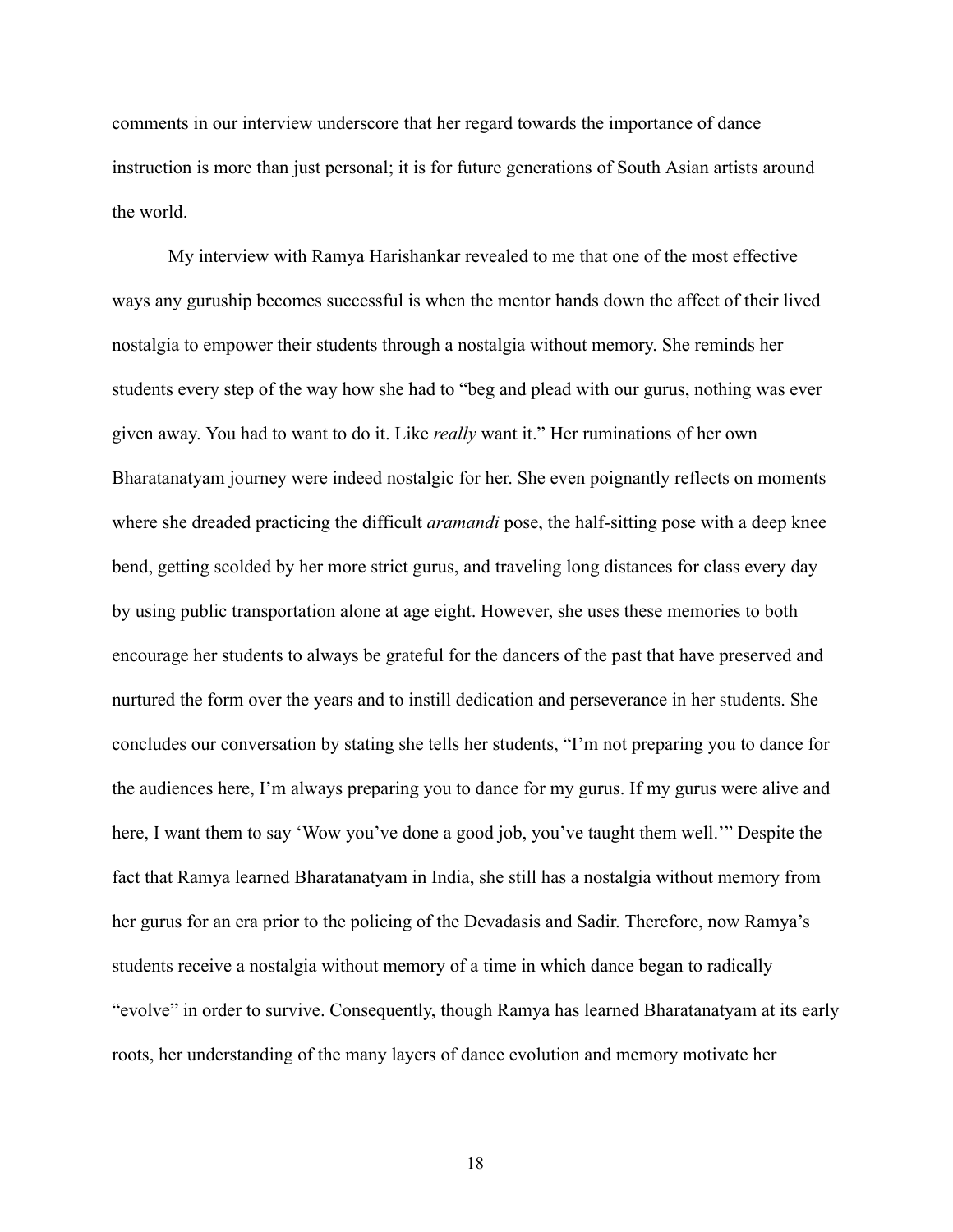principles. She states, "As a living and breathing tradition, Bharatanatyam has to evolve, otherwise it will just remain a museum piece."

Ramya actively stresses this lineage in each of the performances she organizes to instill a nostalgia without memory in her audiences even prior to its start, preparing their spectative anubhāva to be more impactful and transient temporally and geographically. I met Ramya in the summer of 2018 while attending her series of *Arangetrams*, which are the "graduation" ceremonies of Bharatanatyam students that honor their debut solo onstage performance. During each *Arangetram*, she introduces the ceremony to the audience with Sadir's colonial history and her own dance journey to illustrate the symbolism of an *Arangetram*  in the diaspora. For all *Arangetrams*, Ramya choreographs the two-hour performance for each individual student based off their personalities. Similar to her statement regarding playing the role of oneself when performing, Ramya encourages her students to find individuality through the dance form, providing them with opportunities to innovate it in ways unique to them. Harkening back to her emphasis of being dedicated to Bharatanatyam every step of the way, the *Arangetrams*  are both emotionally and physically challenging and also financially demanding for the families. Additionally, the last student's *Arangetram*  Ramya conducted that summer was very special for her because she had choreographed this same student's mother's *Arangetram*  thirty years prior on the same day. For the final dance piece of this *Arangetram* , she surprised the audience by choreographing a duet performance between the daughter and her mother, allowing the audience to share in Ramya's own nostalgia of achieving such a milestone in her career. This marked Ramya's first multi-generational *Arangetram*, something that not many dance gurus can say they've experienced. I asked her how she felt during this experience and she stated, "It made me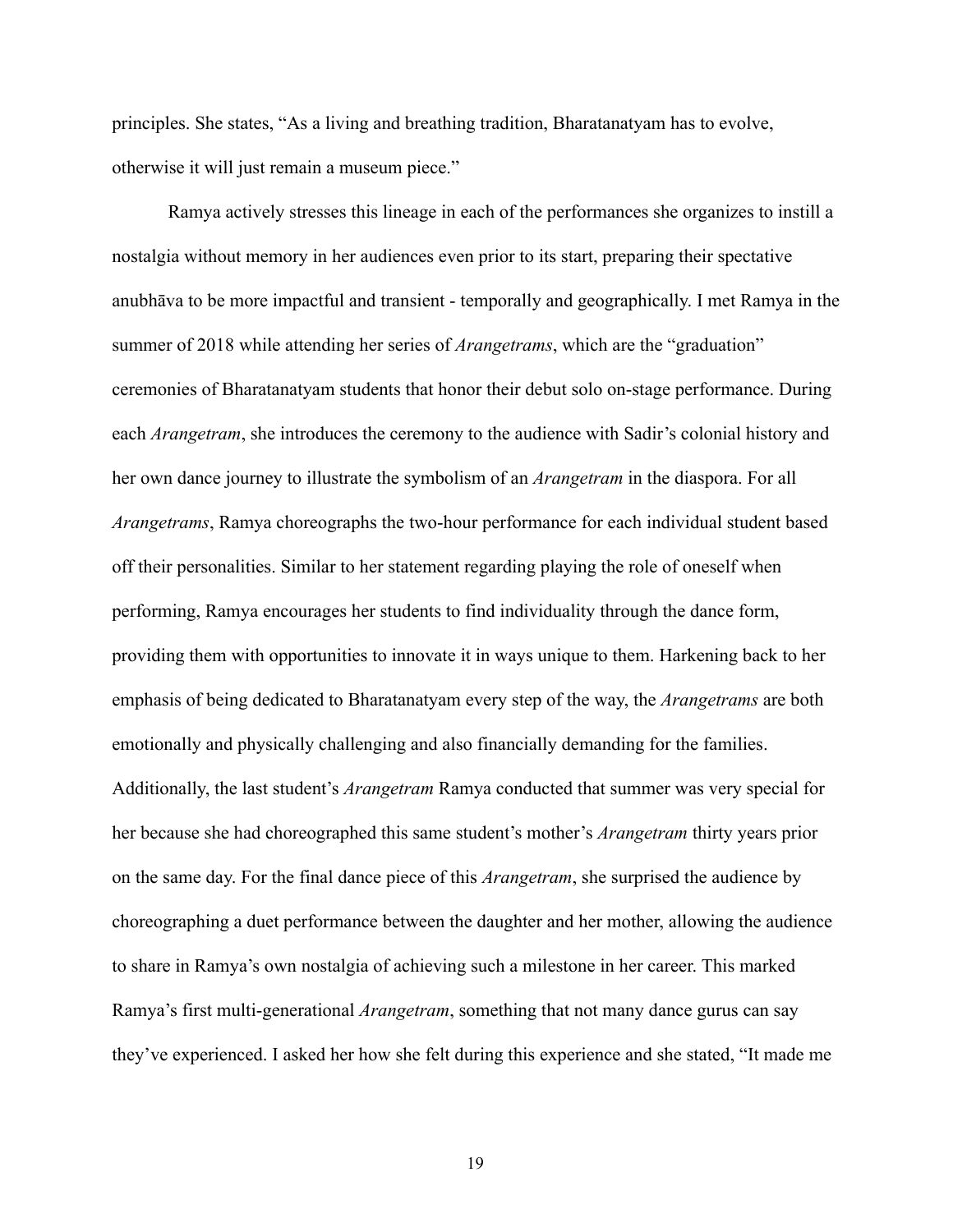feel old but was fulfilling for me, because it made me reflect on how many dancers I've mentored over the years and made me happy to think I've been able to instill in them some love for the dance and their culture in some way or another. I'm happy to do what I love doing, I can't complain."

#### **Sukanya Kumar**

My second interviewee is 28-year old Indian classical artist, innovator, and academic, Sukanya Kumar.<sup>31</sup> Born in Mumbai, Sukanya was introduced to Bharatanatyam while accompanying her cousins to their dance classes when she was only three years-old. Though she does not come from a family of dancers or musicians, it was still her mother who saw her daughter's early interest in Bharatanatyam and enrolled her in the same classes under Sukanya's first guru, Shalini Natarajan. During this time and now under the guruship of Mahalingam Pillai, a young Sukanya performed on stage for the first time for Pillai's eightieth birthday. In her interview, she shared with me how she often reflects upon a photograph she has from the end of this performance, where she is depicted hugging her guru, stating, "it's so etched in memory, that moment is when I really felt that connection with art and artists of my lineage." Later on under Pillai's guidance for her own *Arangetram* , Sukanya stressed that it was an incredibly challenging experience. She was very sick at the time, so her mother urged guru Pillai to postpone her daughter's *Arangetram* . Pillai responded saying that it is bad luck to postpone a ceremony like this and that if you postpone it once, it will eventually never happen. They proceeded with the *Arangetram*, and on that day Sukanya had to leave the stage after each segment to wear a respirator and come back to perform again. The day after the ceremony and per tradition, she

<sup>&</sup>lt;sup>31</sup> Gunindu Abeysekera. Personal Interview of Sukanya Kumar. 11 April 2019.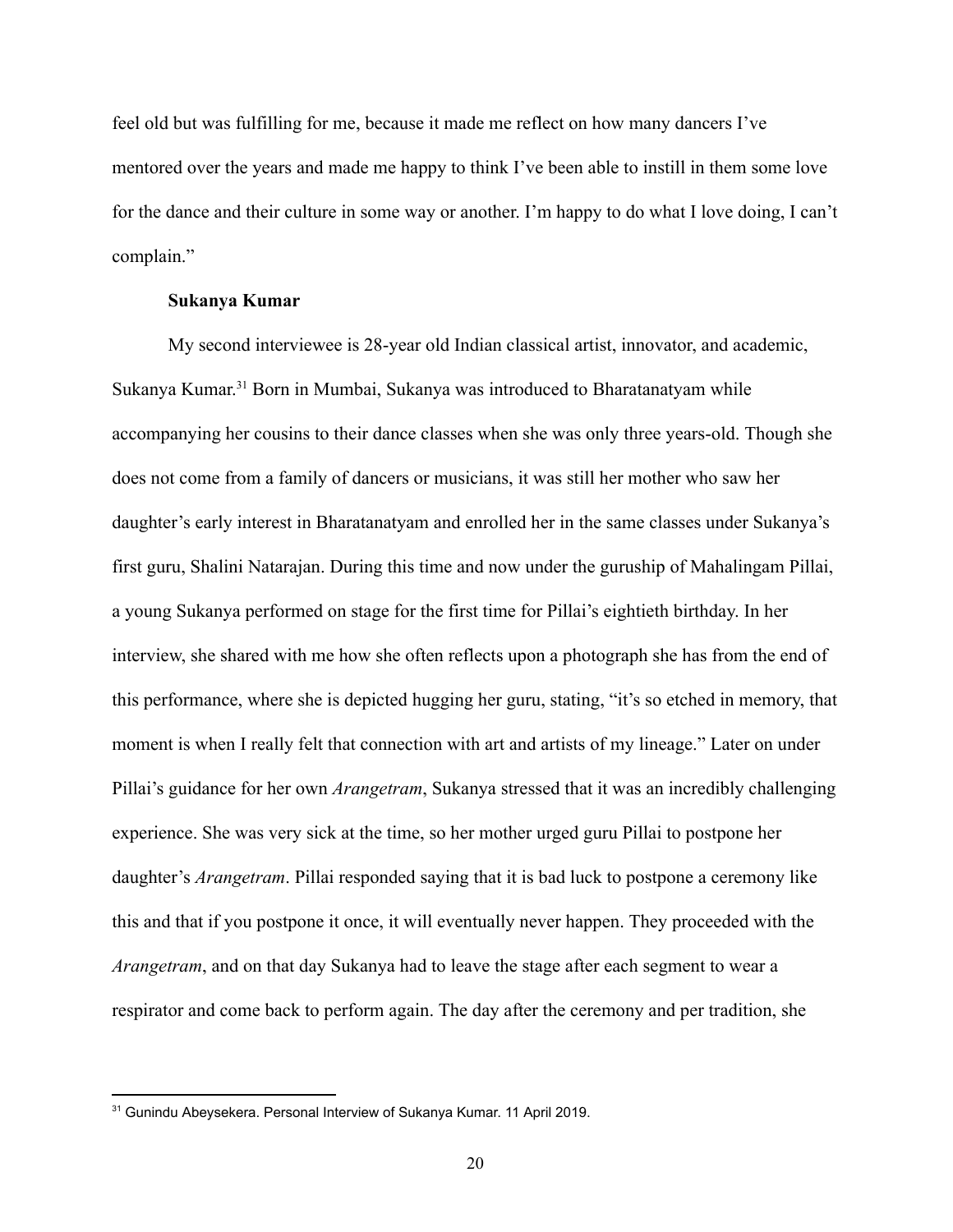visited her guru's home where he gifted her a bronze Nataraja statue, which she gestures to behind her in our interview. She states, "He gave me that, and he said, 'keep up the name of the institution,' and that was the last words I ever spoke to him. My *Arangetram*  was on the 22nd of November and he passed away on December 6th, so that was the last *Arangetram*  he was alive for." She emphasizes that because of this experience, her *Arangetram*  was and still is a very impactful moment for her, stating, "I truly felt that you can dance no matter what, and it was not me dancing that day. It was the art itself. It was the power of the universe. I was just the vessel."

Similar to Ramya Harishankar who had moved from Delhi to Chennai, or Madras at the time, Sukanya also gained a larger passion for Bharatanatyam after moving there. Sukanya moved to Chennai to pursue an education in film where she was also introduced to her current guru, Priyadarshini Govind, who also happened to attend dance classes with Ramya when they were both students of Kanandhi Narayanan many years prior. Sukanya stated that after meeting Govind, "It was an overnight change where I realized that this is what I want to be. If I am going to be somebody, I want to be a performer." Through this mentorship Sukanya found her own personal role and the role of Bharatanatyam in general as a form of education and knowledge for the world. She states, "I really liked the dynamics, the continuous process of sharing what you have, taking what you don't. It's a very good 'give and take' relationship that art offers to you in general, and that's what made me pursue dance as a career." Like Ramya Harishankar, Sukanya's relationship with her gurus foster alternative genealogies and forms of kinship relationships. A few years later, Sukanya also joined the guidance of Kanandhi Narayanan herself in order to study *abhinaya*  under her discipline. Sukanya's experience with Narayanan is noteworthy, because she considers her as her "dance mother." In the interview, Sukanya also cites how she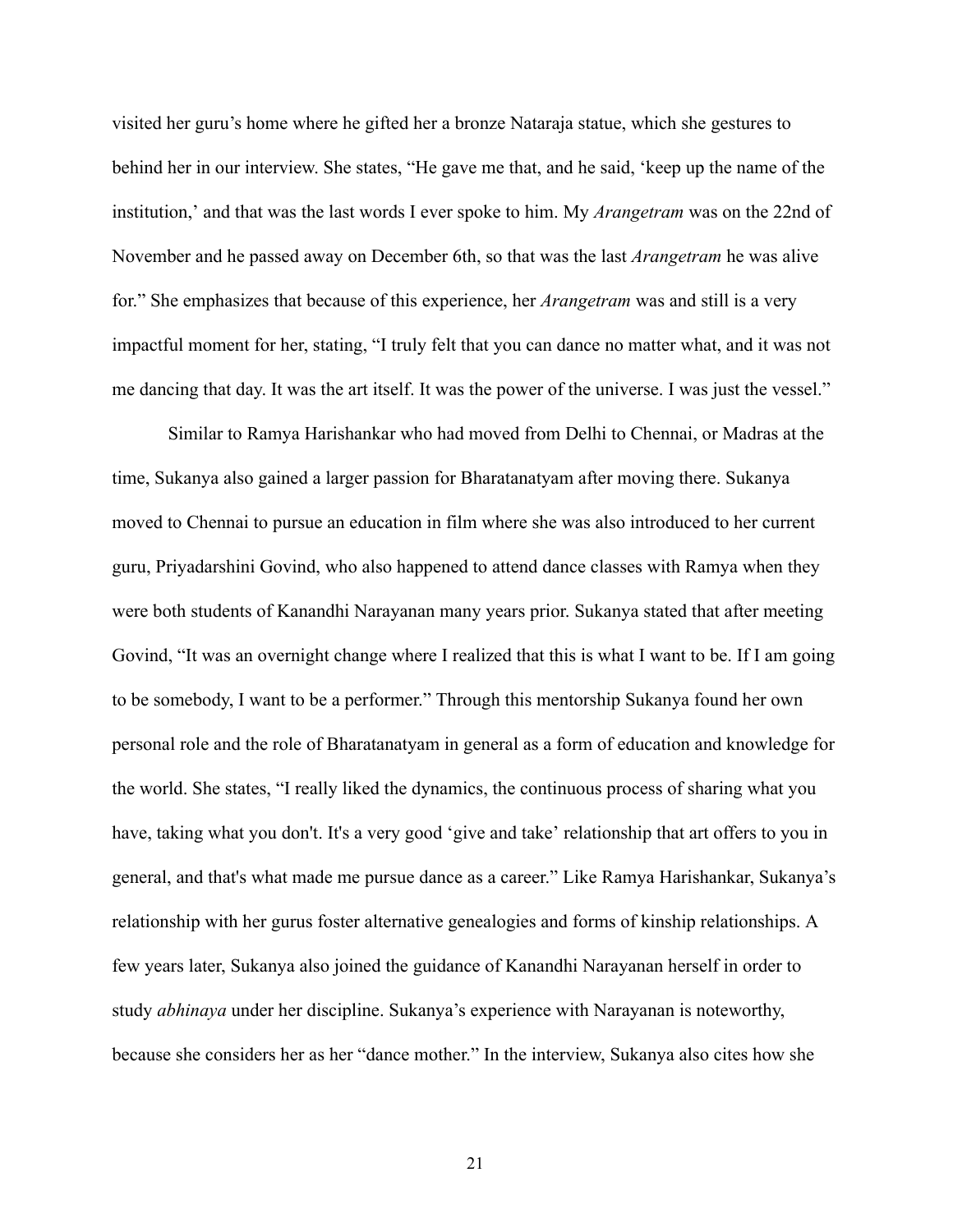was inspired by Narayanan for taking the risk of reintroducing the *shringara*  or "erotic" aspects of the dance form into the Bharatanatyam repertoire. Sukanya explains that Narayanan's efforts motivate her to conclude that each generation of dancers has to do what they must in order to keep the form alive. She states, "I think now it's our turn. Our generation *has*  to realize and understand how the dance *needs*  to be modified. And when I say modified, I don't necessarily means that 'it is wrong' and it has been corrected,' no, what I mean is that it has to *respond* differently." I apply this explanation to her description of working as the Dance Director for the Clarke School for the Deaf and Blind in Chennai. During her years coordinating recreational programs for youth who are deaf and/or blind in India, she was able to challenge the methods of Bharatanatyam instruction that she had come to realize were exclusive and limiting. She would incorporate practices from rhythm therapy by having her students touch her as she demonstrated certain routines. However, while teaching the *abhinaya*  expression for beauty, one of her students asked her "What if I can't see, what is beauty then?" Sukanya then explained to me, "Questions like these make you realize that we have restricted the art form a lot to what we think is right, but the art form has a lot to offer. Those questions sort of raised methodologies where I could teach using other perspectives." What Sukanya refers to in regards to what the art form has to offer is the anubhāva, and since she has become aware of obstacles in Bharatanatyam that limit access to it, she takes on the role of making the dance universally accessible through the nuances of memory.

For Sukanya, nostalgia is translated into expressions of the contemporary social-political environment around her, and she articulates it through dance for audiences who many not have similar memories. Fittingly, I met Sukanya Kumar at the University of California, Irvine through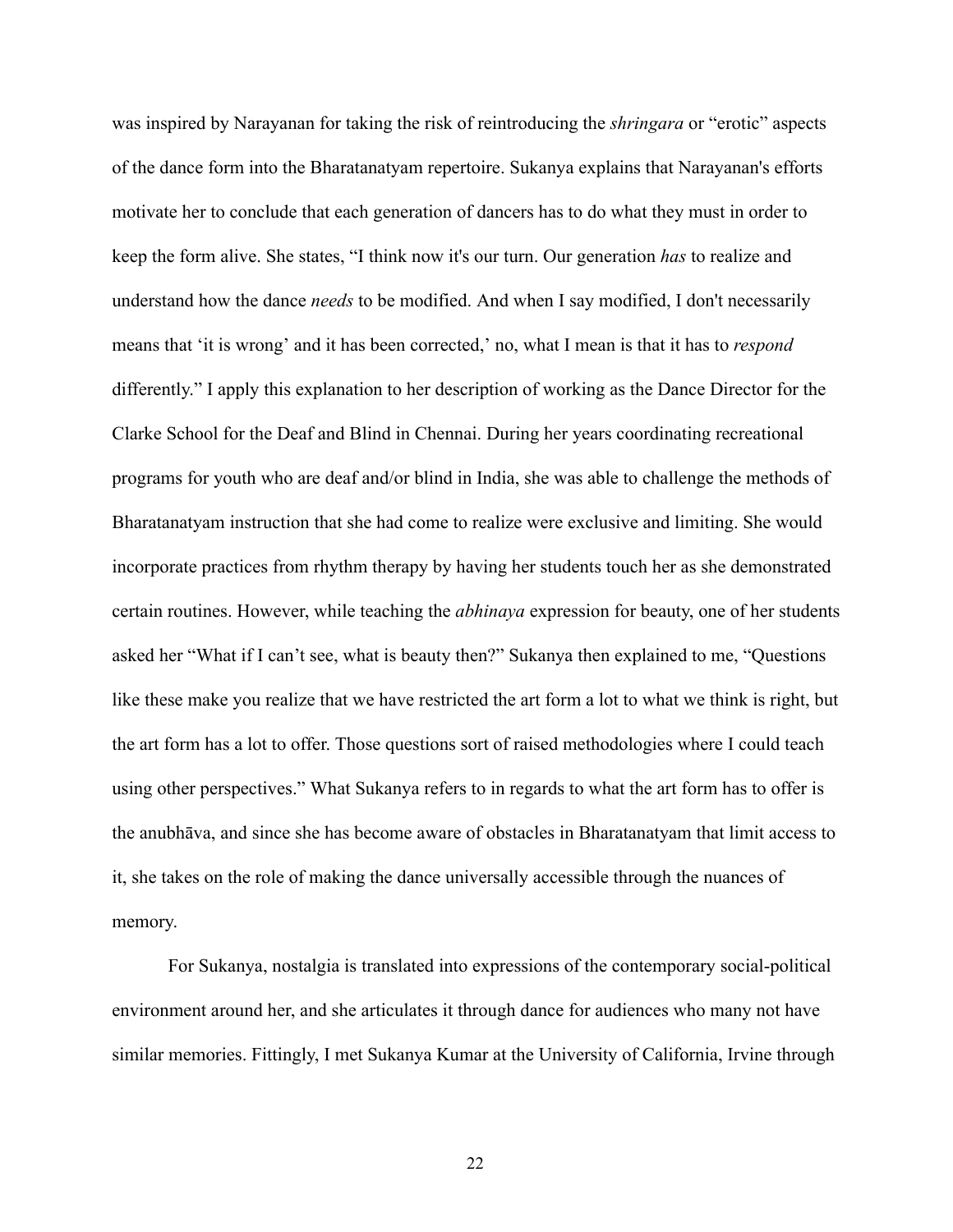the inaugural year of the South Asian Student Union (SASU), which is the culture and activism-oriented student organization that I co-founded. In preparation for our end-of-the-year event, "South Asian Culture Night: Diversity in the Diaspora," Sukanya introduced herself to me to sign up as a performer for the show, as she believed our values aligned with her dance principles. We were happy to have her participate, and on the day of, her Bharatanatyam performance evoked an anubhāva from me that I did not experience since perhaps a decade prior. She performed an *Ardhanarishvara*, which is a dance piece dedicated to the gender-fluid Hindu deity of the same name and is another form of Shiva. She explained that her piece was a way for her to challenge herself *and*  her audiences in their perceptions of gender and sexuality. Therefore, she uses Sadir's "erotic" or *shringara*  repertoires of the male and female not to express sexual desire here, but rather, to express the duality of both feminine and masculine energies and question heteronormativity. She also explores gender perceptions in a dance performance she specifically choreographed for this documentary. The song she selected was *Nadhiyae*, or "River," from a Tamil film song, which is typically not expected in a "traditional" Bharatanatyam performance. She was touched by the lyrics that compared a woman to water, not in terms of the typical metaphors of "delicacy" or "beauty," but more so for women's strength, necessity, and power. She states in our interview, "I identify myself as a woman, and I also identify myself as a person in a world that is being polluted." She explains that dancing to this song makes her feel like she is overcoming the pollution that bodies of water endure, so through the metaphor, she embodies women overcoming the ways patriarchy pollutes our world. She further explored her unique activism through performance in her M.F.A. dance thesis at UC Irvine titled "War by Any Other Name." Her three-day performances were only two weeks after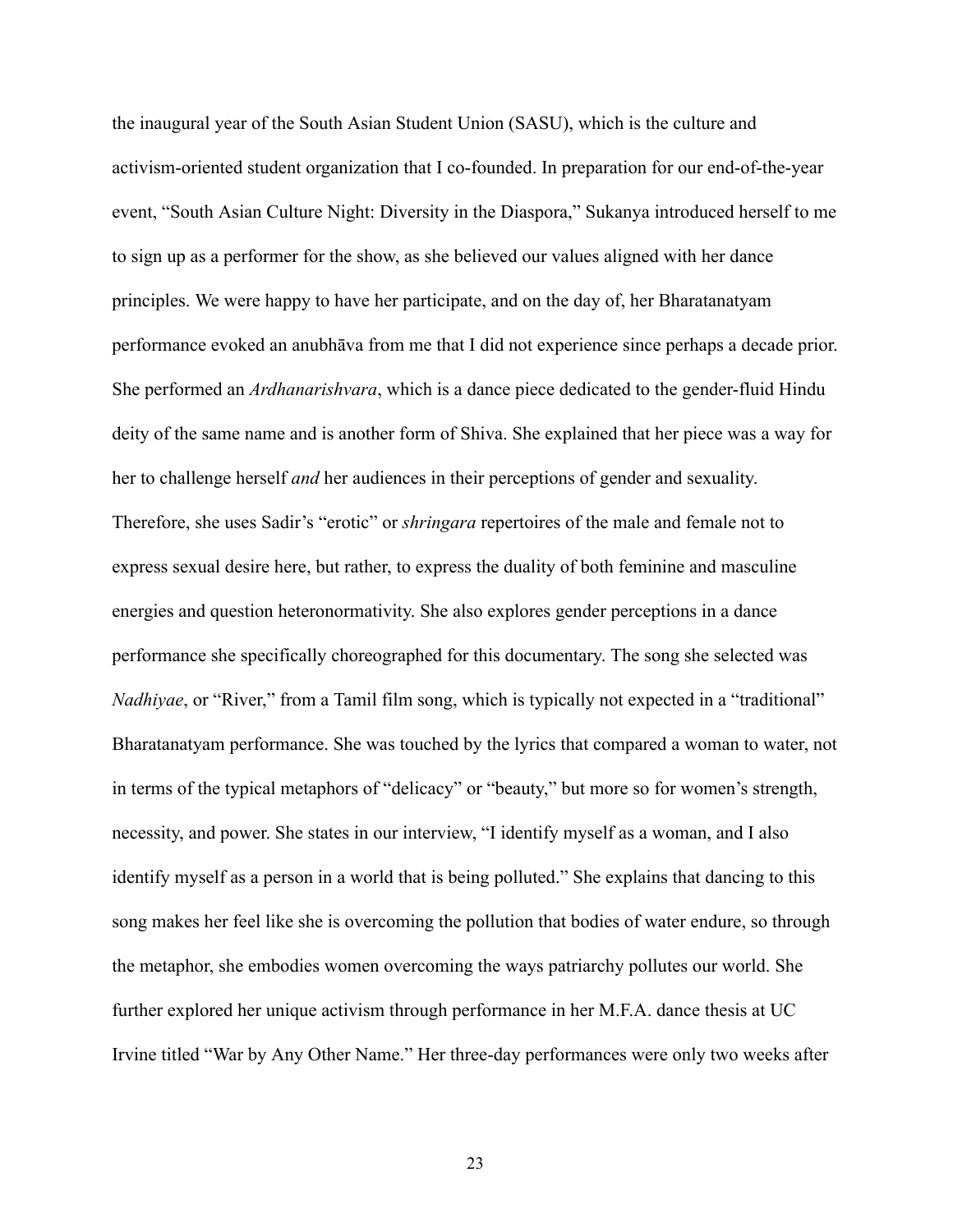our South Asian Culture Night, so since we became acquainted through SASU, I took photographs for her thesis performance. In our interview, Sukanya reflects about this performance and her preparation for it stating, "'War by Any Other Name' was a huge step for me towards what I've always wanted to do and now wish to do for every performance." She adds, "The aim of 'War by Any Other Name' was to make a social statement about something that affected me personally, being here in the United States, being a student, being a foreigner in this country. I wanted to make a statement about how I feel on a daily basis, and I wanted to use the language that I know best." Through this performance, Sukanya narrated ancient warfare, the modern refugee crisis, and school shootings in the United States to expose the futility of violence through the language of Bharatanatyam. While audience members checked into her performance, they were asked to write answers on scraps of paper for "what is war good for?" Later during the showcase, Sukanya read their responses aloud, bringing them into the performance through her expressions of fear, helplessness, grief, and anxiety. As a result, this offered audiences an anubhāva of hope and unity. The finale to Sukanya's M.F.A. thesis was a modern interpretation of the last routine of a Bharatanatyam repertoire, the *thillana*. The thillana is supposed to bring the whole performance together and Sukanya decided to dance to a poem by Indo-Fijian poet, Pavana Reddy, titled "Remain the Sea." For Sukanya, dancing to this poem empowers her to think about her homeland and the ways she carries the legacies of Bharatanatyam through performance. The activism of Sukanya's dance exemplifies the power of anubhāva in making audiences aware of and uncomfortable with social issues, encouraging them to imagine and demand social-political-cultural change. The theme that Sukanya Kumar presents throughout her interview and her dance in general can be summed up by her concluding statement, "I feel the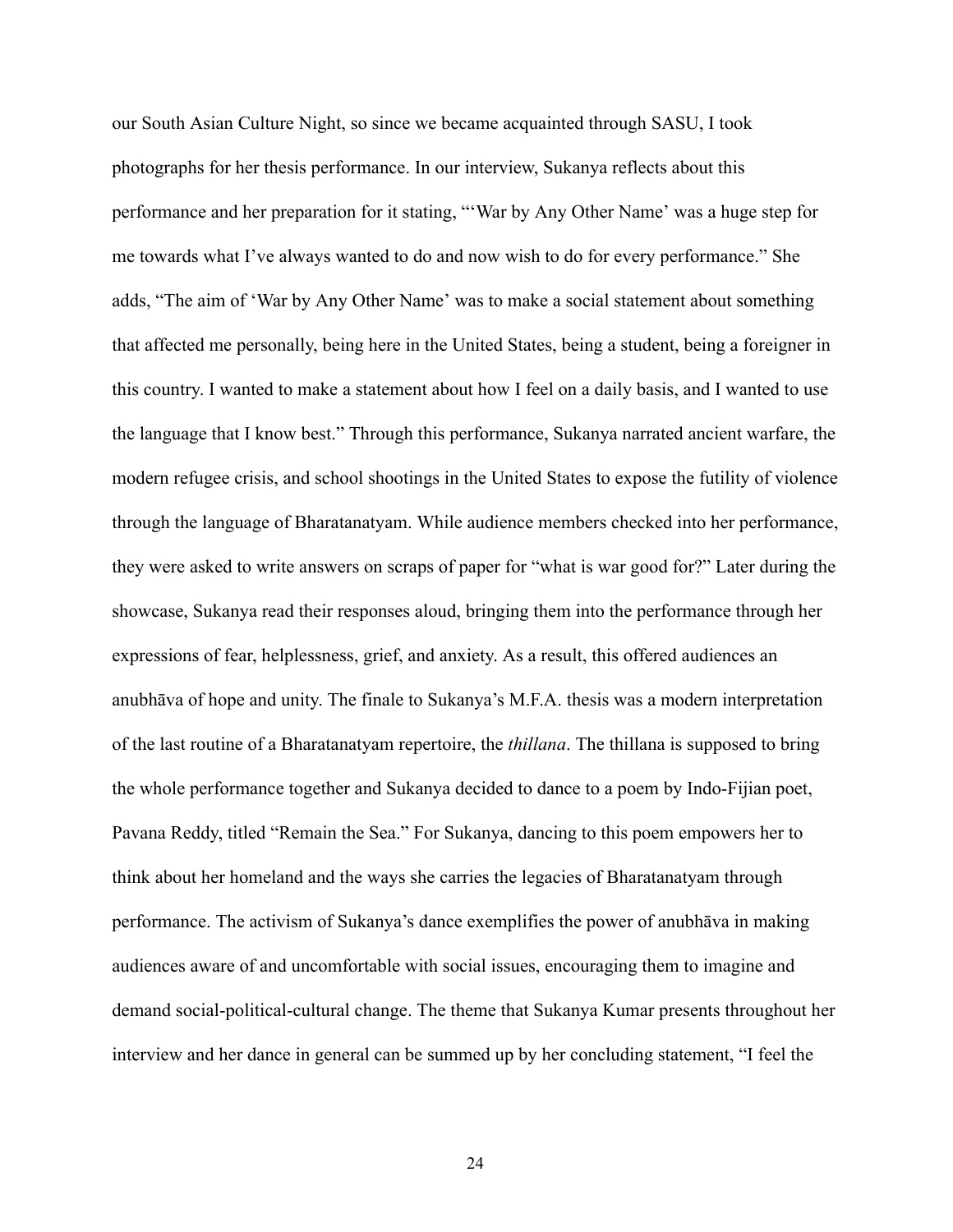biggest thing that we need to do as dancers, in time, is not be frozen in it. I think the past is your energy; the past is your legacy, it's your knowledge, and the *future* is your opportunity."

#### **Janani Venkateswaran**

My third and final interviewee is 22-year old behavioral psychologist, poet, and beginner Bharatanatyam dancer, Janani Venkateswaran.<sup>32</sup> Growing up in Chennai, India, Janani lived only ten minutes away from one of the most prestigious Bharatanatyam schools, *Kalakshetra* , yet her family was not too keen on her dancing. Instead, Janani followed in her grandfather's footsteps by learning how to sing Carnatic music, a style of music specific to South India that also traditionally accompanies a Bharatanatyam performance. Janani was also involved with *Theatre Nisha*, a Chennai-based drama group that adapted well-known plays to address social issues in contemporary society. Janani reflects on the theater's Founder and Creative Director, V. Balakrishnan, as one of her own gurus. He influenced Janani to think outside of the box to combine her passions for mental health and the performing arts. Because of this, Janani was motivated to pursue this in college and eventually moved to the United States with her family, so she could study psychology and drama at the University of California, Irvine. Although Janani lived in the birthplace of Bharatanatyam, it was her transnational migration which inspired her to pursue the dance form. She noted in our interview that after leaving Chennai, she felt personally obliged to stay in touch with her heritage for herself and not for her parents or anyone else. However, she explains that it was only after gaining new cultural experiences while studying abroad in South Korea which made her question why she was not more persistent in pursuing something she had always wanted to do. When she returned to Irvine from South Korea, she

 $32$  Gunindu Abeysekera. Personal Interview of Janani Venkateswaran. 6 April 2019.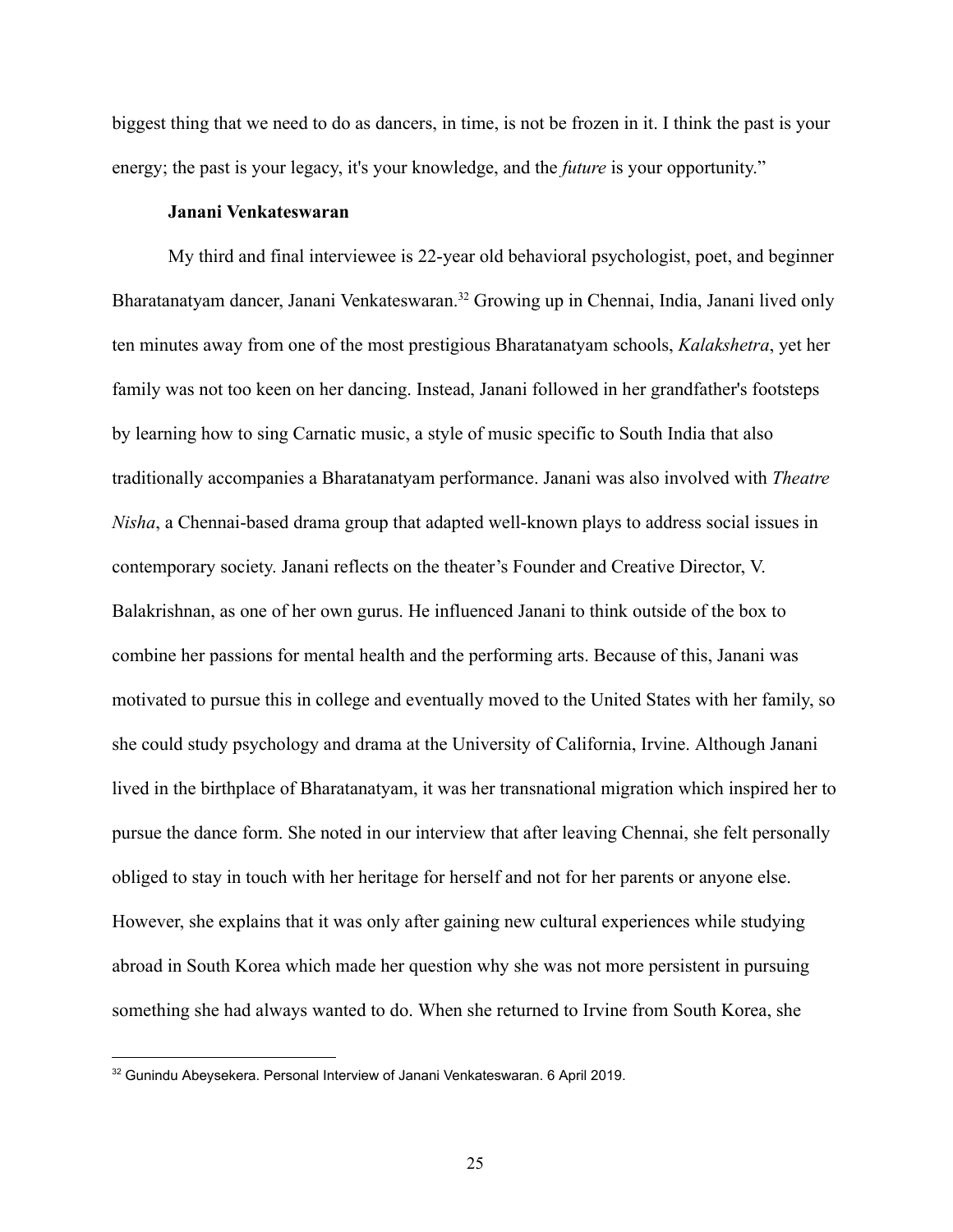enrolled in Bharatanatyam classes with Ramya Harishankar. This dilemma of the diaspora is the feeling of obligation that characterizes nostalgia without memory and Janani's own personal motivation to pursue this art form.

This collective dilemma of the diaspora manifests at UC Irvine and is one of the reasons we students formed our South Asian Student Union. I met Janani also through SASU but got to know her better after we both contributed to Sukanya Kumar's M.F.A. performance in May 2018. Janani was the lighting technician and writer of various poems that Sukanya danced to in her thesis production. Three months later, for my introductory research, Janani was the one who invited me to attend six *Arangetrams* with her, which were the *Arangetrams*  Ramya Harishankar conducted. While we both spent time together at these Bharatanatyam performances, as either collaborators for Sukanya's thesis or just audience members for the *Arangetrams* , we exchanged experiences regarding our anubhāva moments and how our diasporic hybridity was influenced by them and vise versa. For instance, Janani's anubhāva moments inspired her to imagine herself dancing on stage while we both also felt transported to our imagined homeland. In September 2018, Janani and her family moved to Sacramento, which placed another pause in her dance career. However, it provided me with the opportunity to film Janani practice her dance *adavus* , or basic practice steps, in front of the California State Capitol building. I selected this setting to frame Janani's identity as a hybrid subject and to emphasize the contrast between her and the ancient Devadasis who practiced Sadir exclusively at temples. Additionally, it foregrounds the diasporic Indian woman who is now able to freely express her body through Bharatanatyam in front of the symbol of a colonial state, mocking the colonial powers that sought to eradicate the form.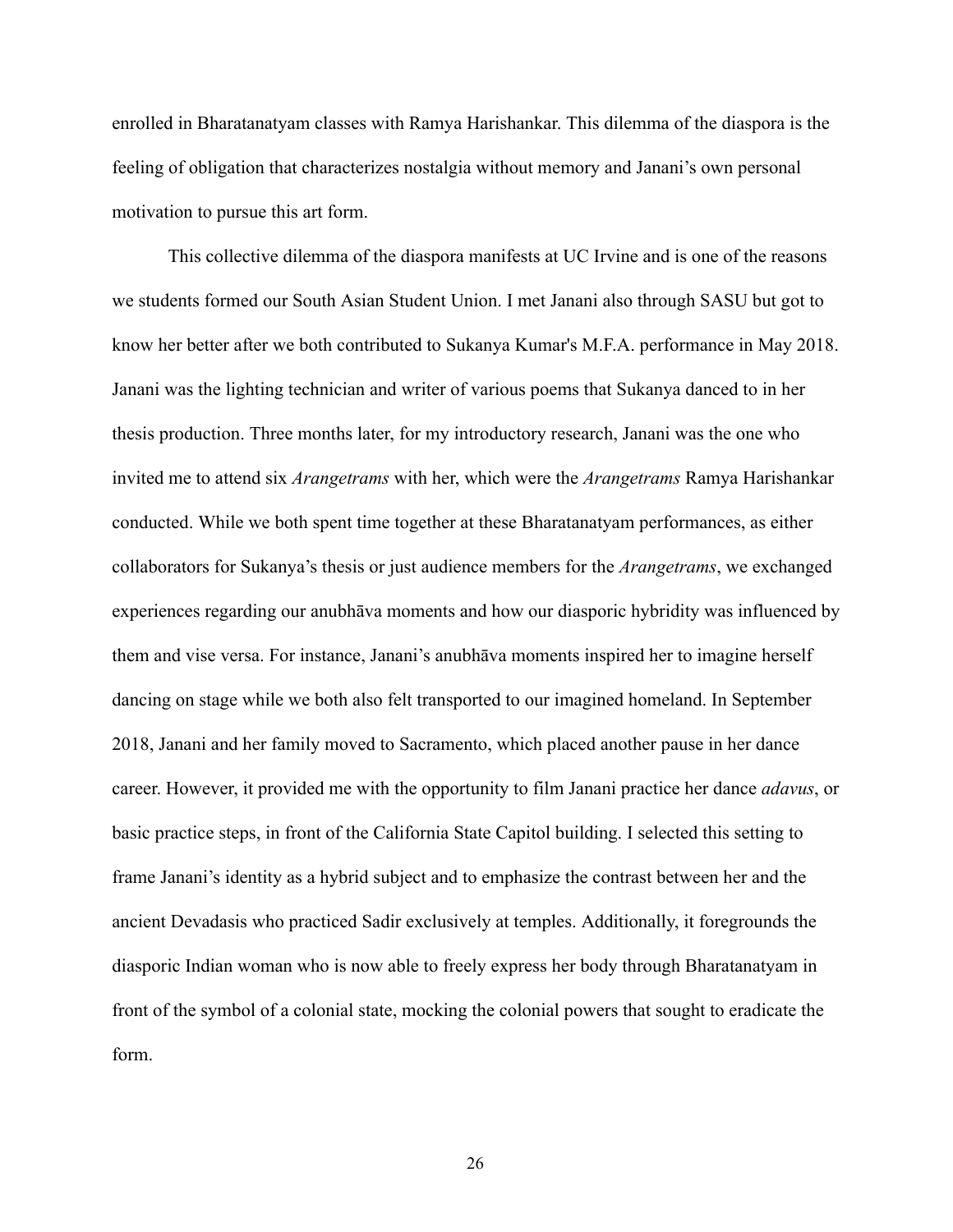The theme of Janani's interview reflects the dilemma many 1.5 and second-generation diasporic subjects experience, which is finding a sense of belonging to your culture when you are physically distant from it but emotionally close. Janani states in her interview, "Being part of the diaspora, it is very hard because you have the struggle of 'where do I fit in' and 'how much can I claim to be my own?' Even for me, having grown up in India and now having lived here for these many years, do I still find home in India, is it here, what part of my culture am I able to honor, and what do I want to take out of it?" Janani did not realize she was nostalgic for her homeland until she left it, which is more often than not the case, but she remarks that she finds comfort in resolving these anxieties of identity, belonging, and losing memories of the homeland through Bharatanatyam.

For Janani, knowing how other dancers that have more Bharatanatyam experience than she does share similar dilemmas allows her to recognize the individuality in growth and fulfillment through the art form. She reflects on this feeling by detailing her anubhāva experiences watching Bharatanatyam as an audience member. She recognizes both Sukanya Kumar and Ramya Harishankar, other celebrated dancers including Rukmini Vijayakumar and Anuradha Venkataraman, and all the young Bharatanatyam dancers whose *Arangetrams*  she has attended as highlights of her anubhāva moments. She explains that what draws her anubhāva in Sukanya, Ramya, Rukmini, and Anuradha's performances are the ways they implement social issues into their pieces, adding that she ends up in tears after each performance. Since Janani was first introduced to performance and mental health both at *Theatre Nisha*  in India and at UC Irvine, seeing other artists accomplish this through Bharatanatyam has inspired her. In regards to the young "Arangetrees," Janani states, "When I see young dancers, their energy just gets me.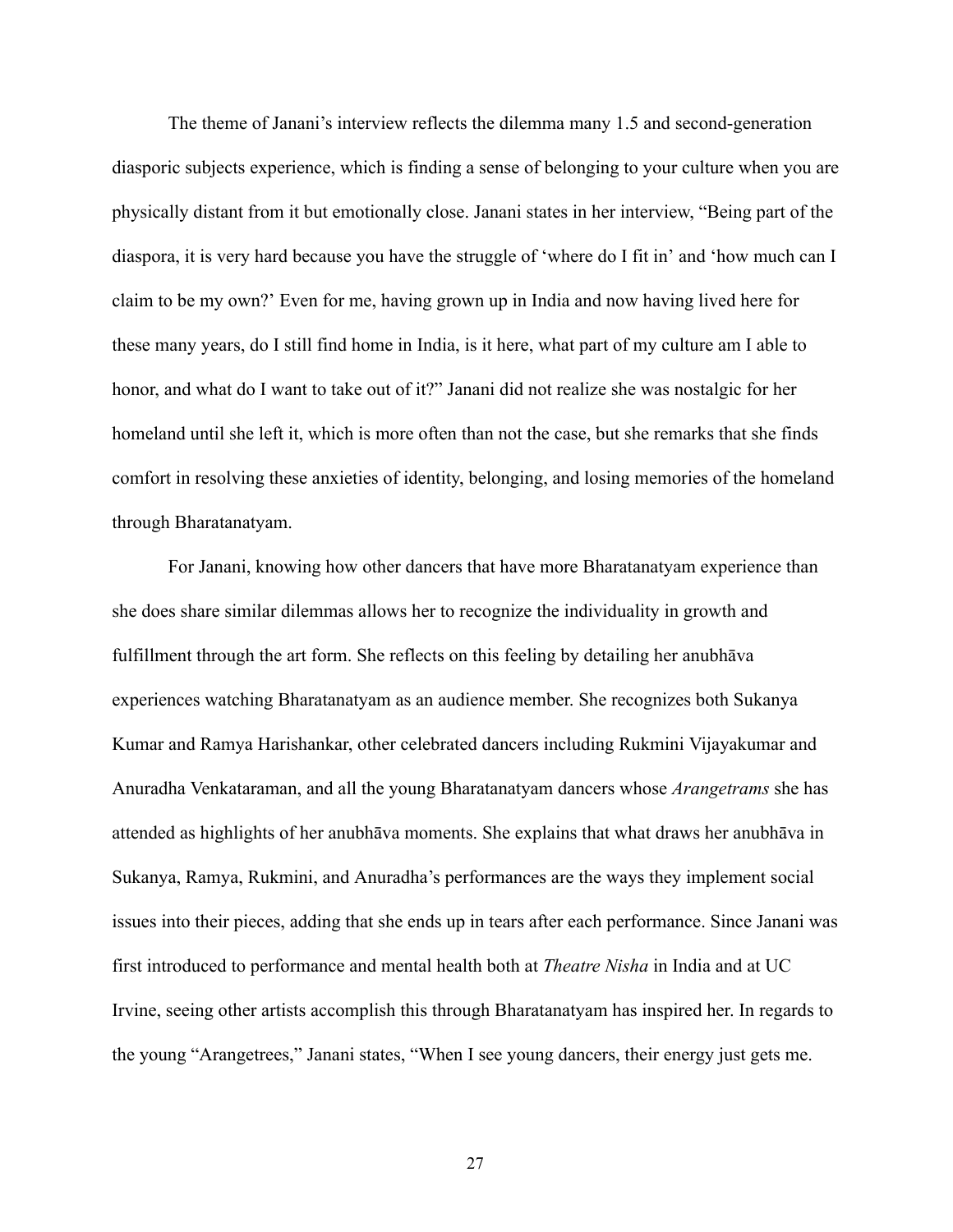You can tell when someone loves being somewhere, especially if they love being on stage." She adds, "Seeing younger performers dance brings a smile to my face, because their enthusiasm and energy are so infectious, you get drawn into that." She concludes by pointing out how they evoke in her imagination an image of seeing her young self perform on stage. This suggests to me that though she does have lived memories of her homeland to be nostalgic for, it is nostalgia without memory that leads her to wonder what could have been. Nonetheless, Janani acknowledges that she is in no rush to progress as a dancer and will always continue to practice Bharatanatyam for herself and her activism as an aspiring behavioral psychologist.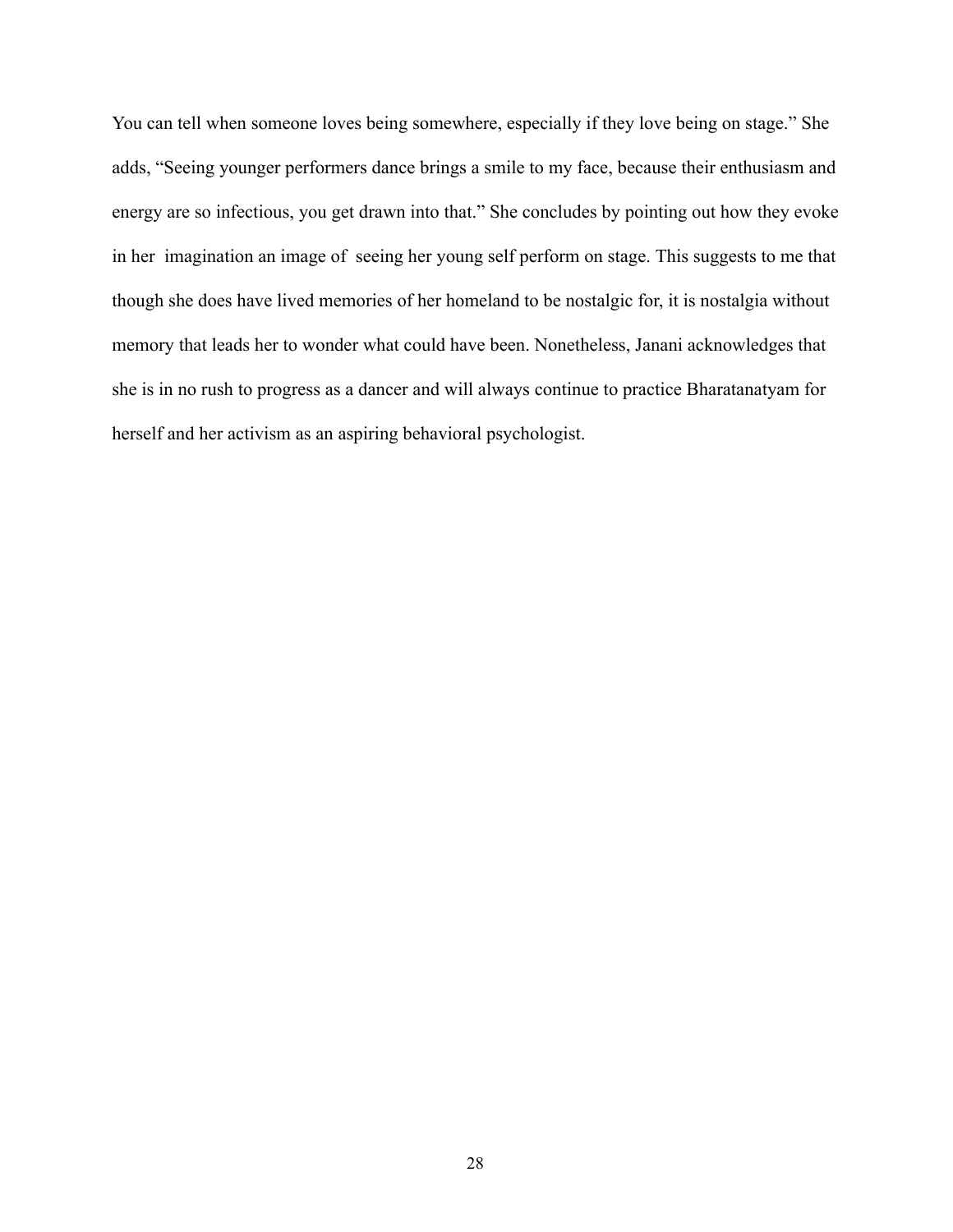# **V. CONCLUSION**

1.5 or second-generation diasporic subjects of any given community may feel a sense of displacement and nostalgia about their homeland. Personally, as a Sri Lankan-American who left my home country at age two, I have always felt this way. Thankfully, I grew up in a diasporic Sri Lankan community where our parents taught their cultures and traditions to their children through the art of dance. Though it wasn't until my undergraduate years when I was introduced to Arjun Appadurai's term *nostalgia without memory* , I have long felt a curious connection to my homeland, even though I have never experienced living there first-hand, because of my exposure to its art form. One such art form was the Bharatanatyam dance style.

Of all the South Asian dance styles I could have chosen to survey diasporic experiences, Bharatanatyam stood out for three main reasons. First, the dance style functions as a live history book, because the repertoire narrates ancient mythology and beliefs. Second, it will always be symbolic of an act of resistance, because the British sought to eradicate the form under colonial rule, and dancers around the world now reclaim it. Third, the core principles of Bharatanatyam performance regard creating a transient moment, or *anubhāva* , for both the dancer and the audience. This transient anubhāva allows for dancers and spectators, especially in the diaspora, to reflect on how the role of their culture and its evolution fosters connections to their ancestral homeland. Consequently, these three reasons are precedent for me to ask what are the implications of literally embodying the history of a culture when it was once policed and how can the affect of its performance lead diasporic subjects to transcend time and space?

In order to address my questions and manifest my own nostalgia without memory, I created a documentary film to explore the nuances of the Bharatanatyam art form. I chose the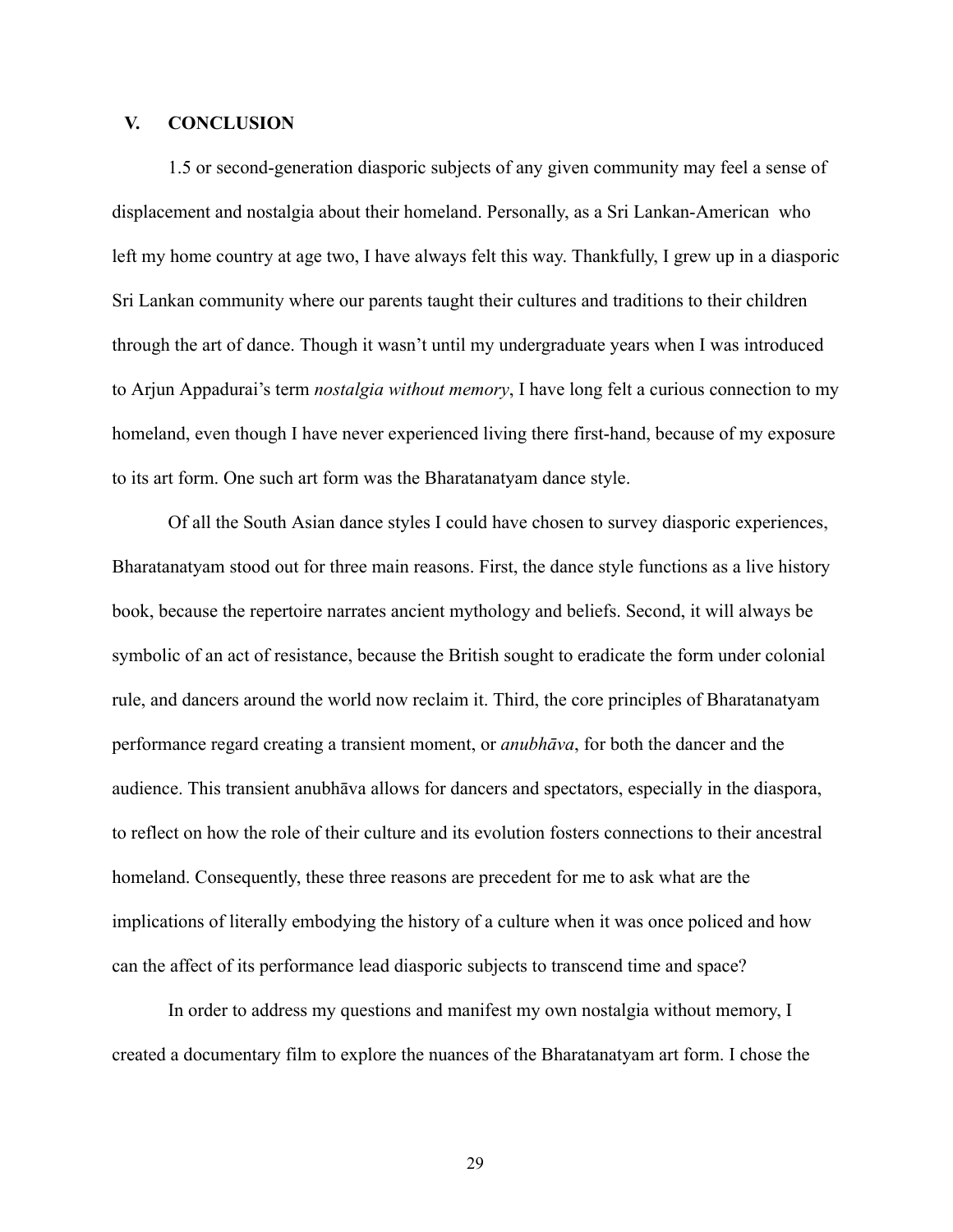documentary film medium because if I am suggesting that affect, or anubhāva, can serve as an intellectual tool, then film has the ability to enhance the access to anubhāva. Additionally, technology's digital spreadability and the use of visual, aural, and textual (subtitles) elements in film allows for greater ease of access to its content. Lastly, the Devadasis were never given a direct opportunity to narrate their own herstories, except through the Sadir dance form, so to redress this, I have interviewed three South Indian female Bharatanatyam dancers who each vary in age generation and level of practice experience. I have individually analyzed my interview conversations in this paper with Ramya Harishankar, Sukanya Kumar, and Janani Venkateswaran, where each artist provides insight into their unique relationship to their homeland through dance. However, collectively, they all express similar perspectives of duty to their ancestral lineage *and*  to future generations of dancers on the homeland or throughout the global diaspora.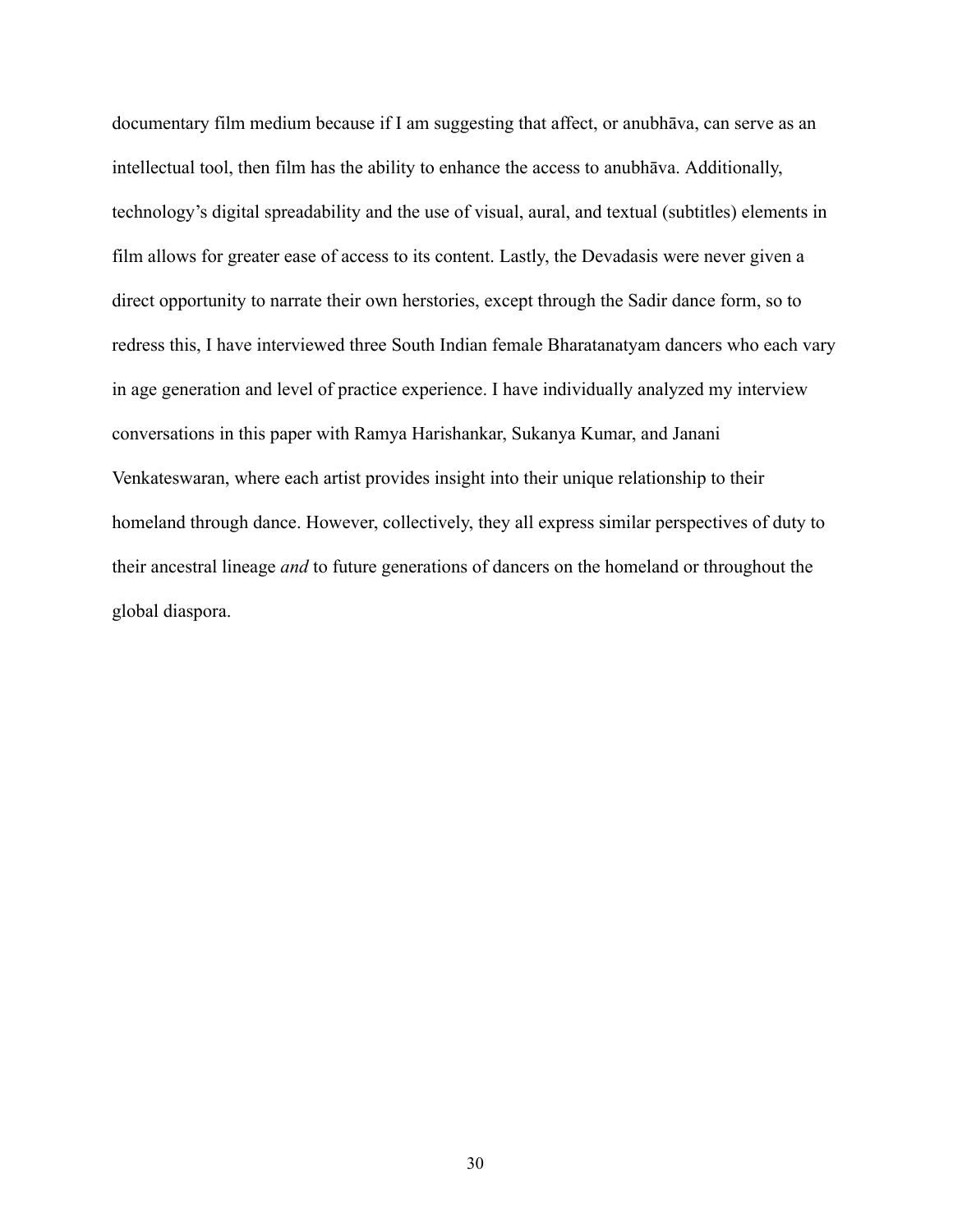#### **BIBLIOGRAPHY**

Abeysekera, Gunindu. Personal Interview of Ramya Harishankar. 28 March 2019.

Abeysekera, Gunindu. Personal Interview of Janani Venkateswaran. 6 April 2019.

Abeysekera, Gunindu. Personal Interview of Sukanya Kumar. 11 April 2019.

- Appadurai, Arjun. *Modernity At Large: Cultural Dimensions of Globalization* . vol. 1, University of Minnesota Press, 1996.
- Azzarelli, Sara. *Dancing Across Gender Boundaries. An Exploration on the Process of Gender Identity Construction Through the Indian Classical Dance Bharatanatyam.*  Acta Ethnographica Hungarica, 2015.
- Azzarelli, Sara. *Queering My Mudra: An Exploration on the Role of Bharatanatyam in the Activism of an Indian Queer Group* . Mōtiō: Postgraduate Journal for Dance Practice and Research, 2015.
- Bautze, Joachim K. *The Dancing Girl ('Devadāsī') of South India in Actual Early Photographs* . SAHṚDAYA. Studies in Indian and South East Asian Art: Tamil Arts Academy Series 12, 2006.
- Clement, Jennifer, "Reforming Dance Pedagogy: A Feminist Perspective on the art of Performance and Dance Education," 2007. Graduate Theses and Dissertations.
- Das, Shruti. *Ancient Indian Dramaturgy: A Historical Overview of Bharata's Natya Shastra.* Vol. 3, Issue III, Research Scholar - An International Refereed Journal of Literary Explorations, 2015.
- David, Ann. *Religious Dogma or Political Agenda? Bharatanatyam and its Re-emergence in British Tamil Temples* , 2008.